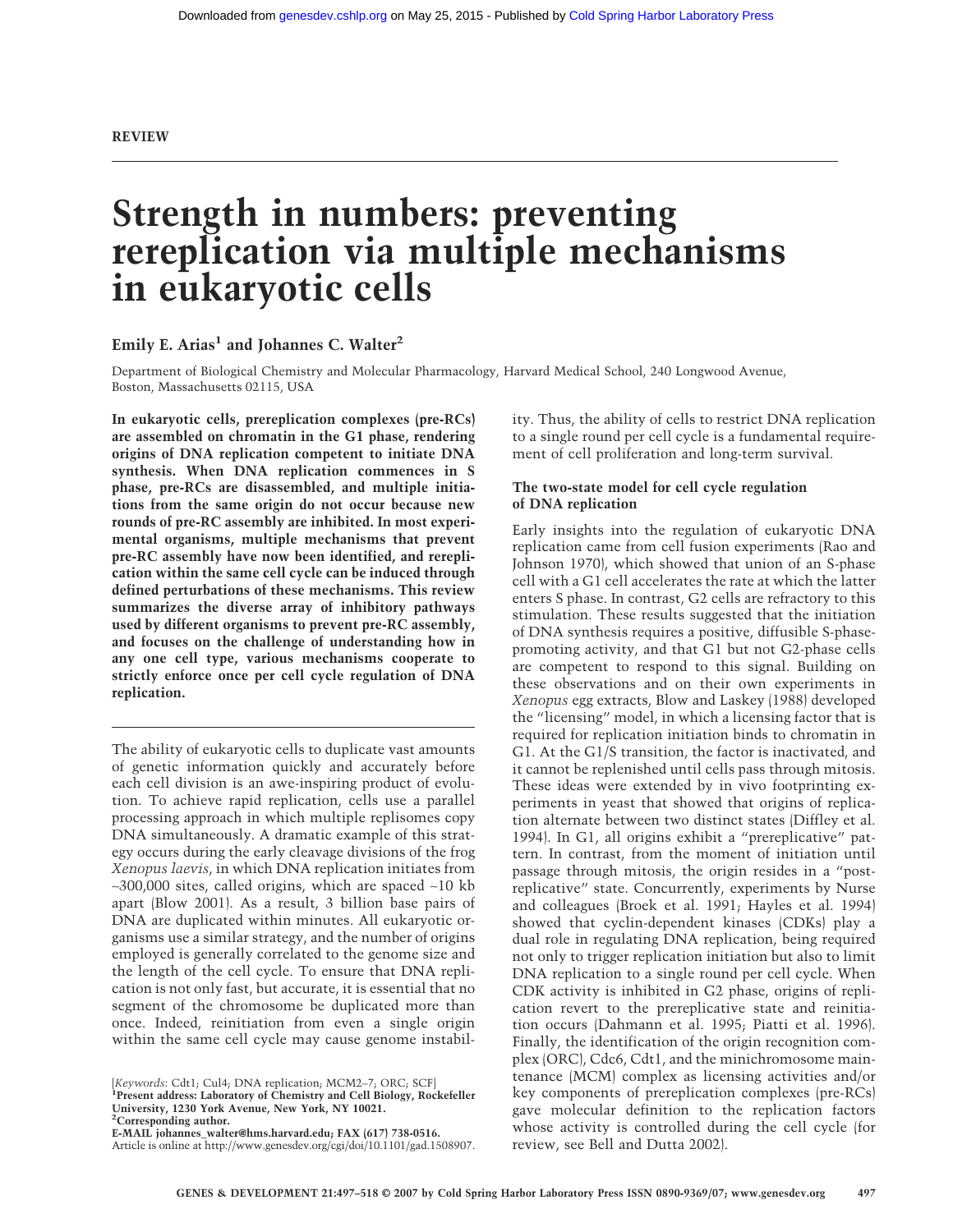These seminal experiments coalesced into an elegant model for the cell cycle regulation of DNA replication, the essence of which is that DNA replication occurs in two discrete steps, which are closely correlated with oscillations in CDK activity (see Fig. 1A; Diffley 1996). The first step occurs soon after M-CDK activity drops upon exit from mitosis, and it involves the assembly of a pre-RC at each origin via the ordered binding of at least four factors, ORC, Cdc6, Cdt1, and MCM2–7. The process of pre-RC assembly is often referred to as "licensing." The second step, replication initiation, is triggered by the increase in S-phase CDK activity (S-CDK), which occurs at the G1/S transition. When replication initiates, the pre-RC reverts to a post-replicative state due to loss of the MCM2–7 complex. Multiple initiations from the same origin do not occur because once cells pass through the G1/S transition, they cannot load new MCM2–7 complexes onto origins. In short, the cell cycle oscillates between two functional states. During the first state, which covers G1 phase and is characterized by low CDK activity, pre-RCs are assembled but cannot undergo initiation. In the second state, which spans S, G2, and M phases, high CDK activity allows replication to initiate, but it also prevents de novo pre-RC assembly. This separation of initiation into two distinct phases, only the first of which is blocked by CDK activity, and the disassembly of pre-RCs upon initiation, together ensure that no origin of DNA replication can initiate more than once per cell cycle. An important corollary to this model is that the inhibitory mechanisms, which prevent de novo MCM2–7 recruitment have no effect on the stability of existing pre-RCs. Thus, at origins that initiate DNA replication late in S phase, pre-RCs persist on chromatin for extended periods in an environment that is refractory to new pre-RC formation.

One important question that was left open by this

model was whether CDK prevents rereplication by inhibiting the licensing reaction directly, or whether it functions indirectly, by specifying cell cycle position. As discussed in this review, detailed molecular mechanisms that prevent licensing have now been characterized in all major experimental systems. In yeast, this work has provided unequivocal evidence that CDKs directly inhibit origin licensing through direct phosphorylation of pre-RC components. In multicellular eukaryotes the evidence for direct CDK-mediated inhibition of pre-RC assembly is weaker, and, in contrast to yeast, the existence of CDK-independent mechanisms has been clearly established.

# **Step one: licensing origins of replication via pre-RC formation**

All known mechanisms that restrict DNA replication to a single round per cell cycle inhibit the first phase of replication initiation, origin licensing (for review, see Bell and Dutta 2002; Blow and Dutta 2005). Licensing begins with DNA binding of the ORC, a six-subunit AAA+ ATPase (Fig. 2). In budding and fission yeasts, ORC binds chromatin throughout the cell cycle, but in higher eukaryotes ORC phosphorylation during mitosis causes its transient release from chromatin (for review, see DePamphilis 2005). In *Saccharomyces cerevisiae*, ATP binding by ORC is required for the specific recognition of origin DNA sequences, and in multicellular eukaryotes, where ORC exhibits little or no sequence specificity, ATP binding is required for efficient interaction with any DNA sequence (for review, see Cvetic and Walter 2005). Chromatin-bound ORC recruits two additional proteins, Cdc6, another AAA+ ATPase, and Cdt1, a coiled-coil domain protein. Together, ORC, Cdc6, and Cdt1 facilitate chromatin loading of the MCM2–7 com-



**Figure 1.** Two-step model for the cell cycle regulation of eukaryotic DNA replication. (*A*) The events that occur at origins of DNA replication at different stages of the cell cycle are shown. The green bars indicate when in the cell cycle licensing and initiation, respectively, are allowed. (*B*) Oscillations in APC and CDK activity during the cell cycle are indicated.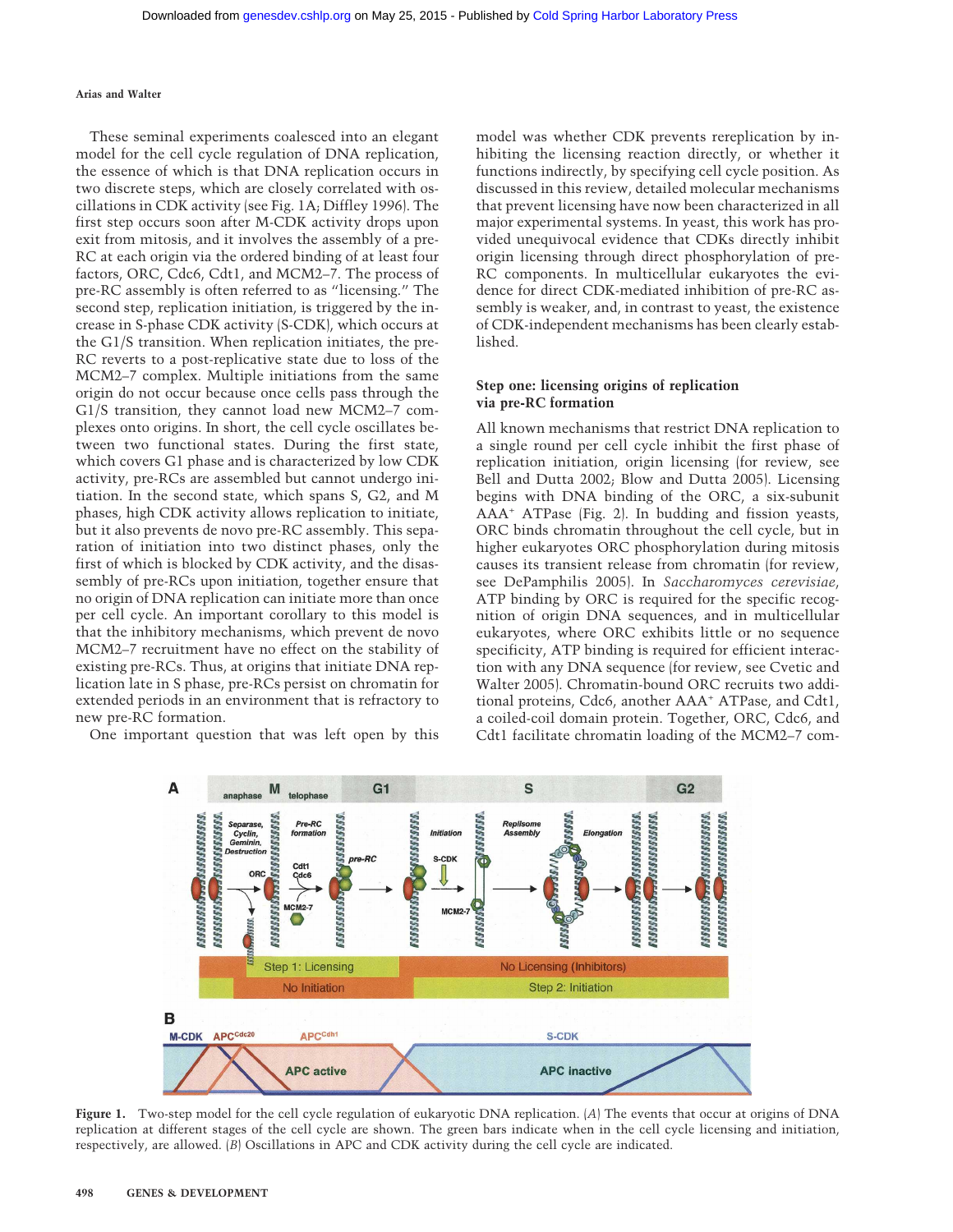**Regulation of eukaryotic replication**



**Figure 2.** Model for the mechanism of pre-RC assembly in yeast. ORC:ATP binds to origin DNA (*1*) and recruits Cdc6:ATP (*2*). (*3*) ORC and Cdc6 then recruit a complex of MCM2–7 and Cdt1. (*4*) Upon ATP hydrolysis by Cdc6, MCM2–7 binds tightly to DNA, possibly by encircling the duplex. (*5*) ORC hyrdrolyzes ATP. The resulting conformational change releases MCM2–7 and presumably leads to release of the ORC complex from DNA. The cycle begins anew when a new ORC:ATP complex binds to the origin. Repetition of these five steps leads to the recruitment of multiple MCM2–7 complexes to a single origin of DNA replication.

plex, which almost certainly functions as the replicative DNA helicase (see below). Recent experiments in licensing-competent yeast extracts suggest distinct functions for the ATPase activities of ORC and Cdc6 in MCM2–7 recruitment (Bowers et al. 2004; Randell et al. 2006). Thus, when ATP hydrolysis by Cdc6 is blocked, MCM2–7 binds origin DNA but remains loosely associated. In contrast, in the absence of ATP hydrolysis by ORC, MCM2–7 is loaded and associates tightly with the origin, but the number of MCM2–7 complexes that bind to each origin is reduced. Interestingly, *S. cerevisiae* Cdt1 forms a complex with MCM2–7 in solution, but Cdt1 is only stably bound to the origin when ATP hydrolysis by Cdc6 is blocked (Tanaka and Diffley 2002; Randell et al. 2006). Together, these observations support a model in which Cdc6 associates with ORC, after which MCM2–7 is escorted to the origin via Cdt1 (Fig. 2). ATP hydrolysis by Cdc6 causes a conformational change in MCM2–7, which induces tight MCM2–7 binding to DNA and displacement of Cdt1. Finally, ATP hydrolysis by ORC inaugurates a new round of MCM2–7 loading. This cycle appears to be repeated multiple times, yielding pre-RCs containing many MCM2–7 complexes (see below). Unlike yeast Cdt1, metazoan Cdt1 does not form a stable complex with MCM2–7, but direct binding of Cdt1 to MCM2–7 is nevertheless thought to be essential for pre-RC assembly (Yanagi et al. 2002; Cook et al. 2004; Ferenbach et al. 2005).

In the last decade, a compelling body of evidence has accumulated that suggests that the MCM2–7 complex is the replicative DNA helicase. First, like most other replicative DNA helicases, the MCM2–7 complex consists of six AAA+ ATPase subunits (Mcm2–Mcm7), which assemble into a ring-shaped hexamer. Second, recombinant Mcm4/Mcm6/Mcm7 subcomplexes from numerous eukaryotic organisms exhibit ATPase-dependent helicase activity, although they are not highly processive (for review, see Takahashi et al. 2005). Third, MCM2–7 travels with and is required for movement of the replisome (Aparicio et al. 1997; Labib et al. 2000; Pacek and Walter 2004). Fourth, ATP hydrolysis-deficient mutants of MCM2–7 assemble into pre-RCs but are specifically blocked at the origin-unwinding step (Ying and Gautier 2005). Fifth, inhibition of MCM2–7 blocks DNA unwinding at the replication fork (Pacek and Walter 2004; Shechter et al. 2004). Finally, MCM2–7 localizes to the site of unwinding under conditions when the replicative DNA helicase is uncoupled from the rest of the replisome (Pacek et al. 2006).

Interestingly, recent evidence suggests that MCM2–7 may not unwind DNA on its own. MCM2–7 has been purified in a ternary complex with two other replication initiation factors, Cdc45 and GINS (Kubota et al. 2003; Masuda et al. 2003; Gambus et al. 2006; Moyer et al. 2006), and highly purified preparations of this complex exhibit helicase activity (Moyer et al. 2006). Importantly, Cdc45 and GINS are associated with replication forks and are required for their progression (Aparicio et al. 1997; Tercero et al. 2000; Takayama et al. 2003; Pacek and Walter 2004; Pacek et al. 2006). Moreover, inhibition of Cdc45 blocks DNA unwinding at the replication fork in *Xenopus* egg extracts, and both Cdc45 and GINS associate with the uncoupled DNA helicase (Pacek and Walter 2004; Pacek et al. 2006). Because Cdc45 and GINS lack ATPase motifs, the data collectively suggest that MCM2–7 is the engine that stimulates DNA unwinding, while Cdc45 and GINS play auxiliary functions.

Considering that MCM2–7 likely functions as the replicative DNA helicase, it is puzzling that in most organisms, between five and 40 MCM2–7 complexes bind to each origin of DNA replication (Fig. 2; Randell et al. 2006; for review see Takahashi et al. 2005). In *Xenopus* egg extracts, these multiple MCM2–7 complexes are widely distributed on DNA, and they all appear to be functional (Edwards et al. 2002; Harvey and Newport 2003; Woodward et al. 2006). However, only a small sub-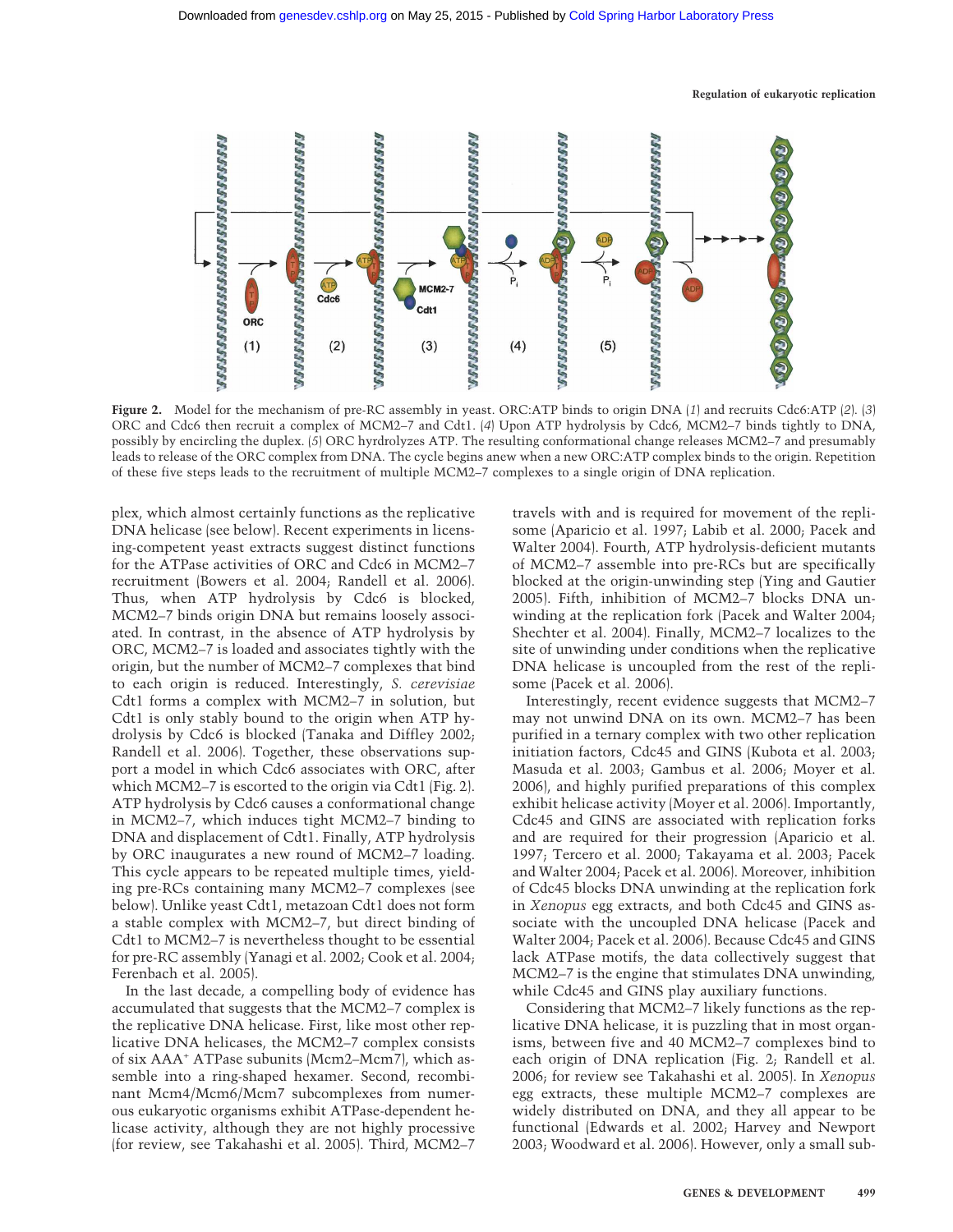set of the chromatin-bound complexes is normally required to support efficient DNA replication in this system (Mahbubani et al. 1997; Edwards et al. 2002; Woodward et al. 2006). In yeast, mutations in ORC that limit the number of MCM2–7 complexes loaded onto each origin of replication are lethal (Randell et al. 2006), but the reason underlying lethality is unknown. Presently, it is unclear why so many MCM2–7 complexes are loaded onto origins, although several models have been proposed that suggest that the "latent" MCM2–7 complexes are activated during replicative crises (Edwards et al. 2002; Hyrien et al. 2003; Woodward et al. 2006). Whatever their function, all the MCM2–7 complexes associated with chromatin must be removed during the first round of DNA replication to prevent reinitiation. Most likely, passage of the DNA replication fork displaces latent MCM2–7 complexes (Brewer and Fangman 1993; Santocanale et al. 1999).

The dynamics of pre-RCs are highly relevant for the cell cycle regulation of DNA replication. MCM2–7 complexes bind very stably to DNA, being resistant to extraction by high salt (Donovan et al. 1997; Rowles et al. 1999; Edwards et al. 2002; Bowers et al. 2004), consistent with the observation that MCM2–7 complexes persist at origins for extended periods of the cell cycle, especially at late origins. The molecular basis for MCM2–7's tight grip on DNA is not understood, although it has been proposed that MCM2–7 may encircle double-stranded DNA within pre-RCs (Mendez and Stillman 2003; Takahashi et al. 2005). This idea is based in part on the apparent similarity between pre-RC assembly and the deposition of polymerase processivity factors onto DNA by clamp loaders (Perkins and Diffley 1998; Randell et al. 2006). Importantly, after MCM2–7 is loaded, ORC, Cdc6, and Cdt1 are no longer required for initiation of DNA replication, indicating that their primary function in DNA replication is to deliver MCM2–7 to origins (Muzi Falconi et al. 1996; Hua and Newport 1998; Duncker et al. 1999; Rowles et al. 1999; Maiorano et al. 2000; Shimada et al. 2002). This feature of pre-RCs is crucial, because it means that ORC, Cdc6, and Cdt1 can be inactivated at the G1/S transition to prevent de novo pre-RC assembly without affecting subsequent initiation. Interestingly, it appears that binding of the MCM2–7 complex to origins of replication stimulates the dissociation of ORC, Cdc6, and Cdt1 (Rowles and Blow 1997; Harvey and Newport 2003; Randell et al. 2006). Dissociation from pre-RCs should liberate these factors for assembly of new pre-RCs elsewhere, while perhaps also rendering them more accessible for inactivation by proteolysis and other mechanisms when cells enter S phase (see below).

# **Step two: initiation of DNA replication and origin inactivation**

Origins that are licensed during the G1 phase do not initiate DNA synthesis until they are acted on by a plethora of other initiation factors in S phase (for recent reviews, see Bell and Dutta 2002; Takeda and Dutta 2005; Walter and Araki 2006). The key event in the initiation of DNA replication is thought to be activation of MCM2–7 helicase activity, which requires assembly of the Cdc45–GINS–MCM2–7 complex. Briefly, two protein kinases, CDK and DDK (Dbf4 and Drf1-dependent kinase) cooperate with many other factors, including Mcm10 and Dpb11, to deposit Cdc45 and GINS onto the MCM2–7 complex (Sld2 and Sld3, two proteins implicated in this process in yeast, remain to be clearly identified in metazoans). Recent evidence supports the longstanding idea that DDK functions by directly phosphorylating the MCM2–7 complex, an event believed to facilitate its interaction with Cdc45 (Masai et al. 2006; Sheu and Stillman 2006; Tsuji et al. 2006). While two CDK substrates, Sld2 and Sld3, have been identified in yeast (Masumoto et al. 2002; Tanaka et al. 2007; Zegerman and Diffley 2007), the targets of this protein kinase are still unknown in metazoans. Once the origin is unwound, DNA polymerase  $\alpha$ /primase is recruited, synthesizing an ∼10 nucleotide RNA primer, which it further extends with ∼30 deoxynucleotides. The RNA–DNA primer is recognized by replication factor C (RFC), which displaces DNA polymerase  $\alpha$ /primase and in turn recruits PCNA, a ring-shaped trimer that encircles DNA and functions as the processivity factor for DNA polymerase δ (Maga and Hubscher 2003).

The two-step, cell cycle regulation of DNA replication can now be described from the perspective of the replicative DNA helicase. In the G1 phase, origins of DNA replication are rendered competent when the core of the helicase, the MCM2–7 complex, is assembled into pre-RCs. In S phase, helicase assembly is completed with the recruitment of Cdc45 and GINS. During initiation, the pre-RC is dismantled when the helicase moves away from the origin. Critically, new MCM2–7 complexes cannot be recruited once cells enter S phase, so helicase reassembly, which would be required for reinitiation, is not possible. In contrast, the subsequent steps, Cdc45 and GINS recruitment, are promoted in S phase. Indeed, transient destruction of MCM2–7 in mid-S phase causes permanent cell cycle arrest, whereas after transient elimination of Cdc45, DNA replication resumes (Labib et al. 2000; Tercero et al. 2000). By targeting the replicative DNA helicase, cells block rereplication at the earliest enzymatic step of chromosome duplication, thereby minimizing the possibility of genomic instability.

# **Anaphase-promoting complex (APC): the master regulator of licensing**

The cell cycle regulation of DNA replication is inextricably connected to the cell cycle engine, whose major feature is the periodic oscillation of CDK activity (Fig. 1B; for review, see Morgan 2007). CDKs consist of a catalytic subunit that is activated upon binding to a cyclin subunit, which also confers substrate specificity. Cyclins that control cell proliferation can be grouped into four categories: the G1 cyclins, the G1/S cyclins, the S-phase cyclins, and the M-phase cyclins. With few ex-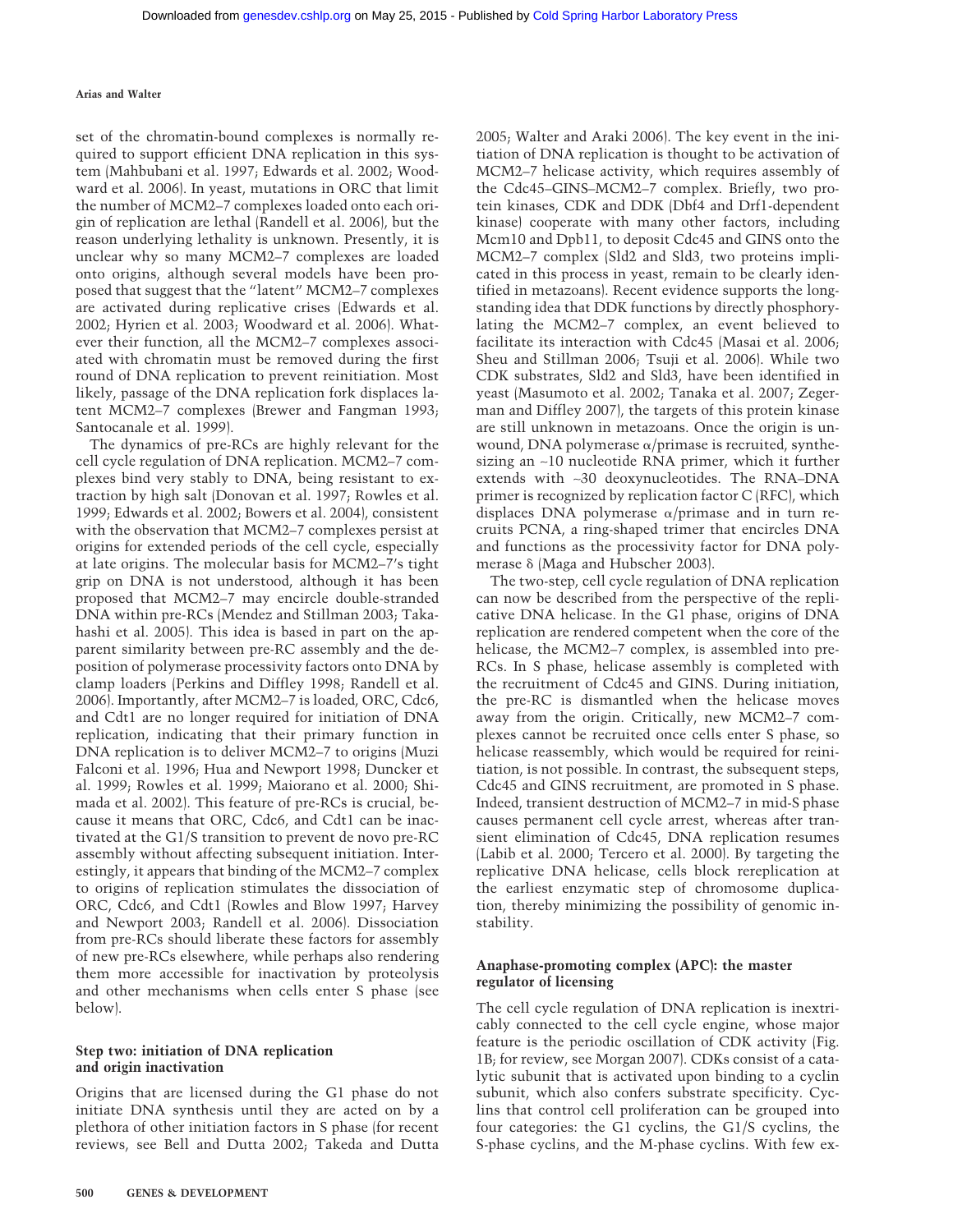ceptions, only the S- and M-phase CDKs inhibit pre-RC formation, so it is important to consider how their abundance is regulated. The exit from mitosis, which is marked by destruction of M-CDK activity, is stimulated by a multisubunit E3 ubiquitin ligase called the APC. M-CDKs promote their own destruction by phosphorylating a version of the APC that contains the activator protein Cdc20 (APCCdc20). APCCdc20 then targets Cyclins A and B for destruction. Importantly, most eukaryotic cells also express, APC<sup>Cdh1</sup>, whose activator subunit Cdh1 is inhibited by M-CDK activity. Thus, when Mphase cyclins are destroyed, and APCCdc20 becomes inactive, APCCdh1 steps in. Like APCCdc20, APCCdh1 destroys M- and S-phase-specific cyclins, and stabilizes CDK inhibitors (CKIs). APCCdh1 thereby perpetuates a G1 state that is characterized by low S- and M-CDK activity. The G1 phase ends when growth signals activate expression of G1/S cyclins. G1/S-CDKs, which are not substrates of APCCdh1, phosphorylate and switch off AP-CCdh1. APCCdh1 activity is also blocked in S and G2 phase by Emi1. Subsequently, S- and M-phase cyclins can reaccumulate and CKIs are destroyed. In yeast, activation of APC at the end of mitosis sets the stage for origin licensing by establishing a window of low S/M-CDK activity. In higher eukaryotes, the APC additionally targets the licensing inhibitor Geminin (see below). In summary, the APC is a master regulator whose activity determines whether cells are in a state that is permissive or restrictive for pre-RC formation.

# **Rereplication, failed mitosis, endoreduplication, and gene amplification**

The ploidy of eukaryotic cells can change for a variety of reasons. First, during rereplication, replication origins initiate DNA synthesis more than once but there is no coordination between reinitiation events, and thus, the resulting increase in ploidy is usually partial. Second, if mitosis fails due to a defect in cytokinesis, cyclins are still destroyed by the APC, allowing pre-RC reassembly and progression into a new cell cycle. Mitotic failure causes a doubling of DNA content. Rereplication and mitotic failure are generally not programmed events, but rather result spontaneously from defects in the cell cycle machinery. Third, cells can undergo endoreduplication, which usually involves consecutive and complete S phases that are not separated by mitosis. Endocycles occur in many metazoans during normal development. Fourth, during gene amplification, specific segments of the chromosome undergo repeated initiation events, leading to increased copy number of particular loci. We collectively refer to these four phenomena as "overreplication." This review focuses primarily on the mechanisms that prevent rereplication.

# **Redundancy and the regulation of origin firing**

It is generally assumed (but not proven) that reinitiation from even a single origin of DNA replication is undesirable and possibly fatal. Considering that some eukaryotic cells initiate DNA replication at up to 300,000 sites during a single S phase, it follows that, in some cases, cells must reduce the incidence of origin refiring to <0.0003%. This requirement for virtually absolute repression of rereplication is probably why cells have developed multiple mechanisms to inhibit pre-RC assembly. The presence of multiple inhibitory mechanisms raises conceptual questions concerning redundancy that are intertwined with the details of experimental methods. Thus, if at least two separate mechanisms must be disrupted to detect rereplication in a particular system, and the limit of detection is 1% of the genome rereplicated, then it follows that each individual mechanism is by itself >99% efficient. When acting together, these two mechanisms would achieve at least 99.99% repression. In this scenario, the mechanisms are overlapping, and they should not be considered functionally redundant unless each alone is sufficient to maintain genome stability over many generations. In some instances, inhibitory mechanisms have been characterized that are not essential for viability. Such mechanisms are considered dispensable. As discussed below, cells probably achieve the desired level of origin repression by employing multiple overlapping inhibitory mechanisms whose combined, multiplicative effect is adequate to support viability.

# **Strategies to prevent rereplication in different eukaryotes**

Using defined manipulations, rereplication can now be induced in most major systems used to study eukaryotic DNA replication. As described in the sections below, these experiments indicate that all eukaryotes employ multiple mechanisms to prevent pre-RC formation, but the number, nature, and interplay of these mechanisms varies substantially between organisms.

# *S. cerevisiae*

Budding yeast initiates DNA replication at some 400 origins of DNA replication in every S phase. This organism is unique in that every known inhibitory mechanism is dependent on CDK activity (see Fig. 3). These mechanisms target each of the pre-RC components, sometimes in multiple ways. Cdc6 is inhibited at three levels. First, phosphorylation of Cdc6 marks it for ubiquitylation by the E3 ligase SCFCdc4, leading to proteasome-mediated destruction (Drury et al. 1997). Second, CDK inhibits Cdc6 transcription by blocking the nuclear import of the transcription factor, Swi5 (Moll et al. 1991). Finally, phosphorylation of Cdc6 at N-terminal CDK sites induces stable association with the mitotic CDK, Clb2– Cdc28, which blocks the licensing activity of Cdc6 (Mimura et al. 2004). The MCM2–7 complex is exported from the nucleus under the control of CDK phosphorylation (Labib et al. 1999; Nguyen et al. 2000; Liku et al. 2005), which also localizes Cdt1 to the cytoplasm during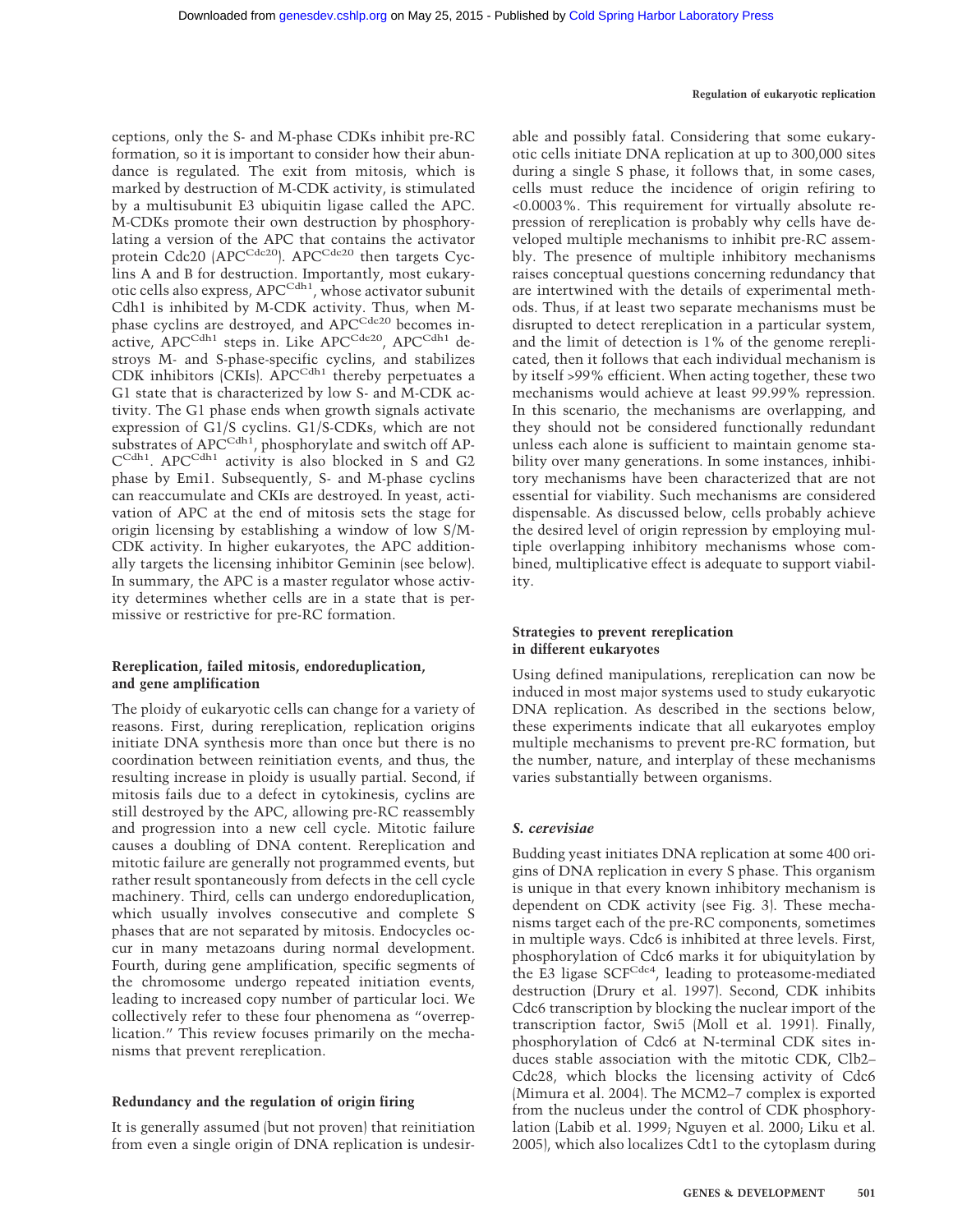**Figure 3.** Species-specific pathways that prevent rereplication. The *top* of the figure shows the different stages of the eukaryotic cell cycle. For each species, each regulatory mechanism and the time in the cell cycle when it is active is represented by a horizontal bar. (Gray) Uncomfirmed pathways; (green) pathways that are directly regulated by CDK activity; (blue) PCNAdependent Cdt1 proteolysis pathways; (yellow) Geminin.

**Budding yeast** Cdt1, MCM2-7 nuclear export inhibition of Cdc6 transcription Cdc6 destruction Cdc6 inactivation by binding Clb2 Orc2/6 phosphorylation ORC6 inactivation by binding Clb5 **Fission yeast** Cdt1 destruction Cdc2-Cdc13 binding to Orc2 and phosphorylatic Colc6 destruction **Worms** Cul4-Ddb1<sup>Cdt2</sup> Cdt1 destruction Geminin Flies Cdt1 destruction (Cul4-Ddb1Cd2) Geminin Cdk1 inhibition of pre-RC assembly Cdt1 destruction (Cul4-Ddb1<sup>Cd2</sup>) Frog  $noG1$  $noG2$ Geminin embryc CDK inhibition of ORC binding Mammals Cdt1 destruction (Cul4-Ddb1<sup>Cdt2</sup>) Geminin Cdt1 destruction (SCFskp2) CDK inhibition of ORC binding **Unconfirmed pathways** Cdk-dependent pathways Cdt1 destruction by Cul4-Ddb1Cdt2 Geminin

S phase, due to its association with MCM2–7 (Tanaka and Diffley 2002). ORC is inhibited by CDK phosphorylation of Orc2 and Orc6 (Nguyen et al. 2001). In addition, the S-phase cyclin Clb5 binds directly to an RXL motif in Orc6, but only after origins have fired. This interaction helps to inhibit the ability of ORC to assemble new pre-RCs (Weinberg et al. 1990; Wilmes et al. 2004). Given that Orc6–RXL mutations further increase rereplication in strains containing unphosphorylatable Orc2 and Orc6, it seems that binding of Clb5 to Orc6 is itself inhibitory to ORC activity, perhaps by creating a steric barrier that blocks binding of Cdc6 and/or Cdt1, or by locally increasing CDK activity. In summary, budding yeast cells appear to contain at least six independent, CDK-based strategies to prevent pre-RC formation during the S, G2, and M phases.

In a seminal paper, different combinations of these inhibitory mechanisms were inhibited to explore the effects on DNA rereplication (Table 1; Nguyen et al. 2001). An N-terminal deletion of Cdc6 was used to eliminate the three known mechanisms that inactivate Cdc6. Fusion of nuclear localization signals onto MCM2–7 shortcircuited export of the MCM2–7/Cdt1 complex from the nucleus. Finally, mutation of CDK phosphorylation sites in Orc2 and Orc6 was used to attenuate negative regulation of ORC. Fluorescence-activated cell sorting (FACS) showed that simultaneous deregulation of ORC, Cdc6, and MCM2–7/Cdt1 was needed to induce significant rereplication (see Table 1, rows 1–8; Nguyen et al. 2001; Vas et al. 2001). In other words, any single mechanism was sufficient to block detectable rereplication. The paper concluded that rereplication is prevented by overlapping mechanisms, but has often also been interpreted as evidence that three redundant mechanisms block rereplication. In a later study, a mutation in the RXL motif in Orc6 was combined with the other three mutations, and was found to further sensitize cells to rereplication, supporting an important role for Clb5 binding to Orc6 (Table 1, rows 10 and 12; Wilmes et al. 2004).

More recently, microarray comparative genomic hybridization (CGH) has been used to measure rereplication in these strains (Green et al. 2006; Tanny et al. 2006). Using this more sensitive assay, deregulation of only two pre-RC components (ORC and Cdc6) was now sufficient to cause rereplication on most chromosomes (Table 1, row 14). Thus, the remaining inhibitory mechanisms, MCM2–7/Cdt1 export and the binding of Clb5 to Orc6, are in fact not sufficient to prevent rereplication. Analogously, when MCM2–7/Cdt1 and Cdc6 were deregulated, rereplication occurred, but it was only detectable at a single origin of replication (Table 1, row 15). While this latter result shows that the combined mechanisms targeting ORC are quite potent in preventing the vast majority of rereplication, they are not sufficient for complete inhibition. The CGH data amend the earlier FACS results to show that no single inhibitory mecha-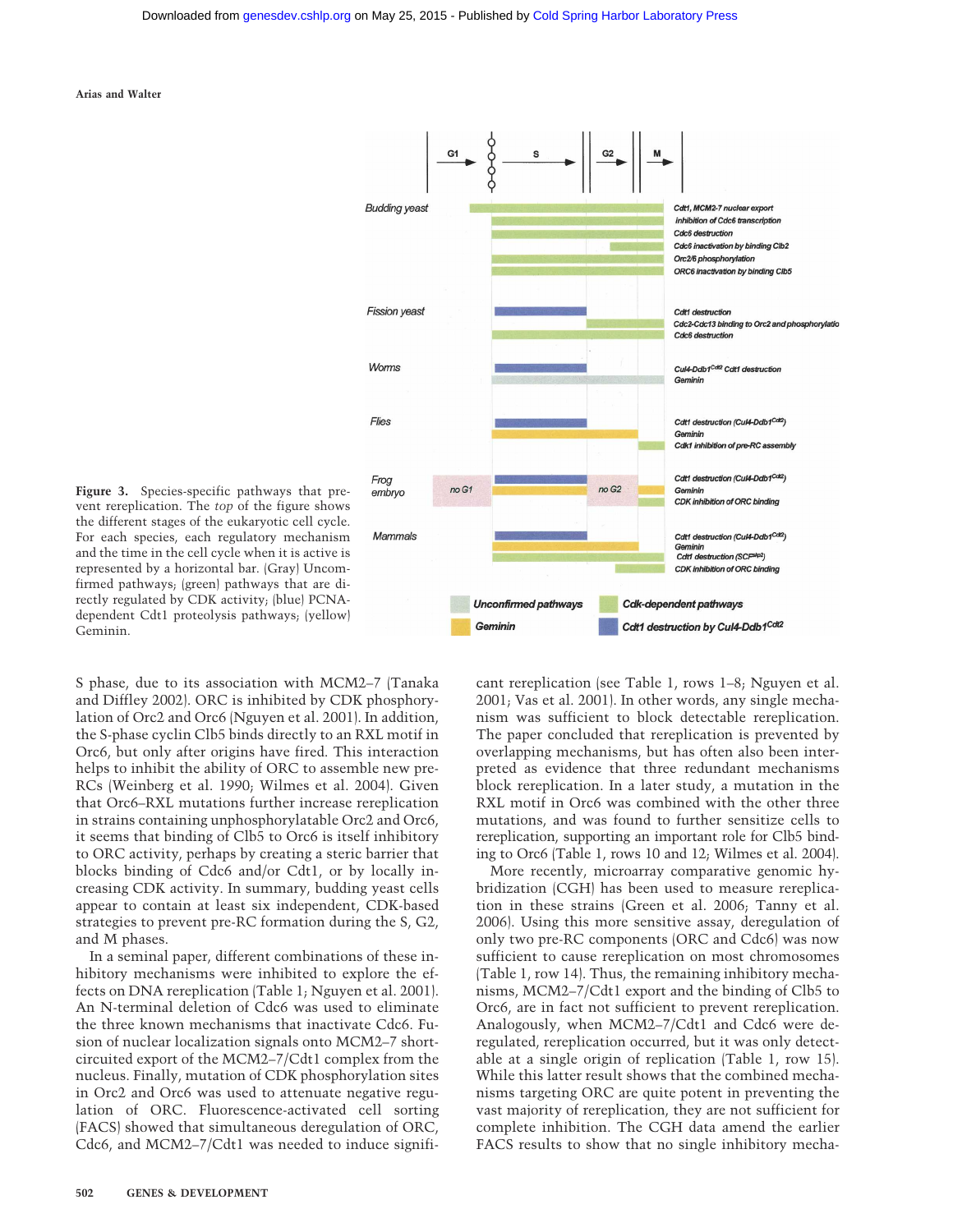

**Table 1.** *Conditions that induce rereplication in* S. cerevisiae

nism is by itself sufficient to block rereplication, suggesting that the control of rereplication is not redundant (Green et al. 2006).

The most difficult remaining question is what contribution any individual inhibitory mechanism makes in the context of the other mechanisms. Can some mechanisms be eliminated without any consequences to the cell? Although the CGH assay detects no rereplication in cells in which only the ORC complex is deregulated (Table 1, column 13), this assay is still not very sensitive, since a positive result requires rereplication at the same locus in a significant percentage of cells. Moreover, although these cells show normal viability, standard assays cannot detect small numbers of dying cells. Thus, only when rereplication is detectable in individual cells will it become possible to address this issue. If elimination of individual inhibitory mechanisms has detectable effects in single-cell assays, it will clearly demonstrate that each inhibitory mechanism makes measurable contributions toward the prevention of rereplication, even when many other mechanisms are operative. Such a scenario would explain how multiple inhibitory mechanisms are maintained during evolution.

#### *Insulating licensing and initiation in* S. cerevisiae

With respect to regulating DNA replication, the most challenging periods of the cell cycle occur at the transition points between low and high CDK activity, when origin firing and pre-RC formation could potentially overlap (for review, see Diffley 2004). Thus, at the M/G1 transition, when CDK activity drops, it is crucial to insure that conditions that allow origin firing decline before pre-RCs are allowed to reassemble (Fig. 1A). This "insulation" is achieved in yeast through a temporally ordered cascade of protein degradation. At the metaphase-to-anaphase transition, APCCdc20 ubiquitylates Clb5 and presumably Dbf4, eliminating the ability of cells to trigger replication initiation (Oshiro et al. 1999; Shirayama et al. 1999). Under these conditions, Clb2– Cdc28, which is poor at stimulating initiation, is still present and prevents pre-RC formation (Donaldson 2000). Subsequently, APCCdh1 triggers Clb2 destruction, allowing pre-RC formation. Thus, initiation becomes unfavorable before pre-RC assembly begins. Conversely, at the G1/S transition, it is crucial that the period of origin licensing ends before CDK activity rises, lest some origins initiate twice. To achieve this, G1 CDKs, which are not able to promote replication initiation, inhibit pre-RC formation via at least two mechanisms: Cdc6 proteolysis and MCM2–7 nuclear export (Labib et al. 1999; Drury et al. 2000; Perkins et al. 2001). Other organisms presumably also insulate the initiation and licensing periods from one another, and some details of how this might occur are discussed below.

In summary, all known mechanisms in budding yeast that prevent rereplication are CDK-dependent, and these various mechanisms are thought to combine multiplicatively to create a virtually insurmountable barrier to rereplication (Fig. 3).

#### *Schizosaccharoymces pombe*

Like budding yeast, fission yeast replicates its genome from several hundred origins of replication spaced tens of kilobase pairs apart. *S. pombe* contains a single Cdk, called Cdc2. Cig1, Cig2, and Puc1 are S-phase cyclins, whereas Cdc13 is the mitotic cyclin. Rum1 inhibits the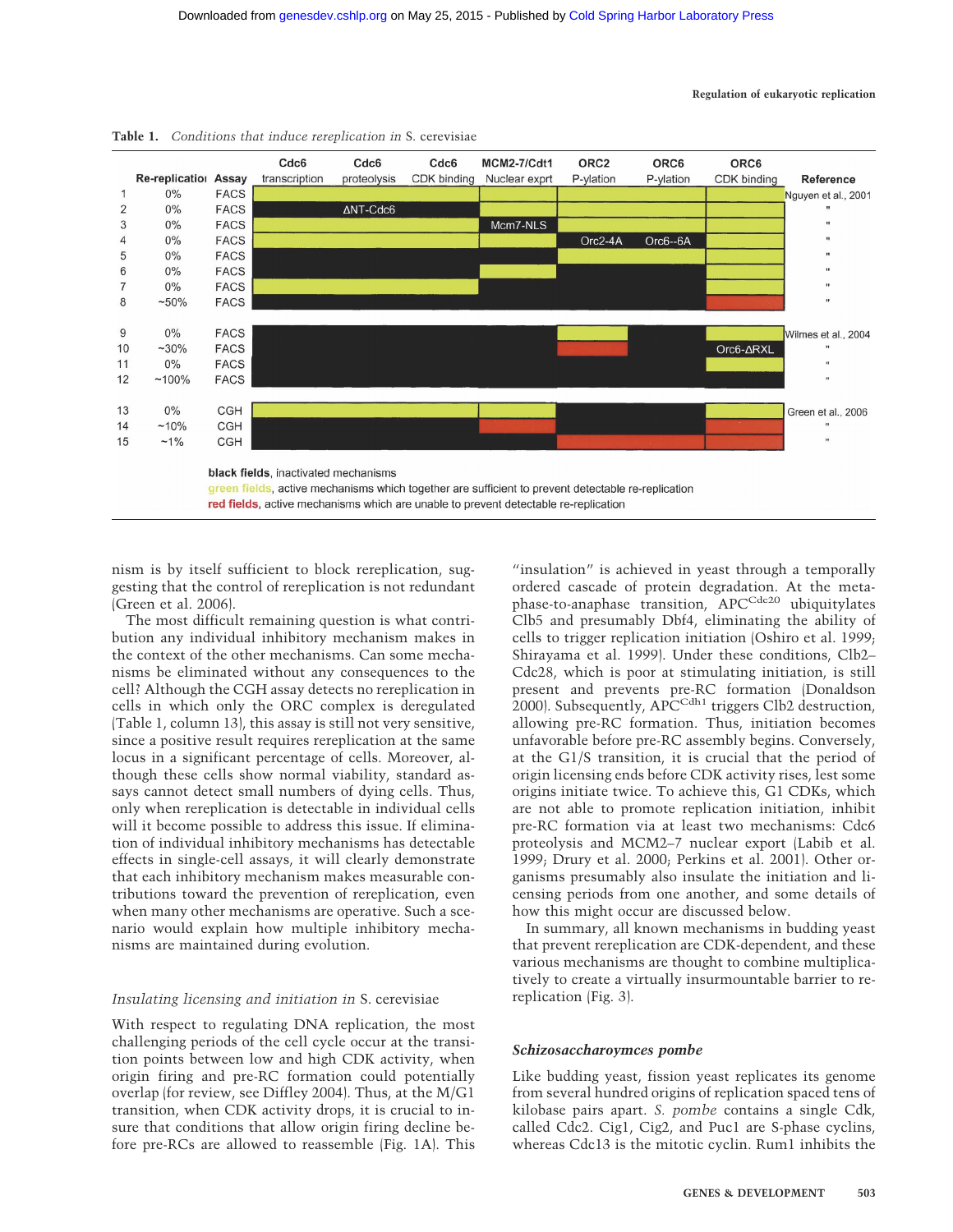activity of Cdc2–Cdc13 (Correa-Bordes and Nurse 1995). As discussed above, the supreme role of CDKs in preventing rereplication was first discovered in fission yeast, where mutations in Cdc13, transient inhibition of Cdc2, or overexpression of Rum1 caused endocycles: multiple, discrete rounds of DNA replication with periodic origin licensing in the absence of mitosis. These observations suggest that in the absence of Cdc2–Cdc13, another Cdc2-dependent kinase stimulates DNA replication, and that this CDK undergoes periodic oscillations to allow repeated rounds of licensing and DNA replication. Cdc2–Cig2 is a good candidate because Cig2 overexpression in cells lacking Cdc13 prevents endoreduplication (Lopez Girona et al. 1998).

Early efforts to identify the targets of CDK inhibition focused on Cdc18, the fission yeast ortholog of Cdc6. As seen in budding yeast, Cdc18 is phosphorylated by Cdc2 in S phase, triggering ubiquitylation by the  $SCF<sup>Pop1</sup>$  ligase and destruction by the proteasome (Jallepalli et al. 1997; Kominami and Toda 1997). Initially, it was thought that Cdc18 might be the only target of CDKdependent inhibition because high level Cdc18 overexpression, in particular alleles containing mutated CDK phosphorylation sites, causes rereplication (Nishitani and Nurse 1995; Jallepalli et al. 1997). However, a physiological level of nondegradable Cdc18 expression has no detectable effects on DNA replication in FACS assays, suggesting that other inhibitory mechanisms to prevent rereplication do exist (Nishitani and Nurse 1995; Muzi Falconi et al. 1996).

Like Cdc18, *S. pombe* Cdt1 is also regulated by proteolysis in the S and G2 phases (Nishitani et al. 2000; Gopalakrishnan et al. 2001). Cdt1 proteolysis requires a novel E3 ubiquitin ligase called Cul4-Ddb1<sup>Cdt2</sup> (Hu and Xiong 2006; Ralph et al. 2006). Interestingly, there is so far no evidence that this pathway is directly regulated by CDK, and experiments in other organisms show it is coupled to DNA replication (see below). Constitutive expression of Cdt1 alone is not sufficient to induce detectable rereplication, but when Cdt1 overexpression is combined with expression of nonphosphorylatable Cdc18, rereplication occurs, as seen by a gradual increase in ploidy (Nishitani et al. 2000; Gopalakrishnan et al. 2001; Yanow et al. 2001). Therefore, destruction of Cdt1 and Cdc18 represent overlapping mechanisms to prevent rereplication.

In addition to promoting Cdc18 destruction, Cdc2– Cdc13 inhibits pre-RC assembly by binding to the fission yeast Orc2 (called Orp2), at origins of replication (Wuarin et al. 2002). This mechanism is thought to locally antagonize pre-RC assembly either via Cdc18 and/or Orp2 phosphorylation (Vas et al. 2001) or by creating a steric barrier to pre-RC assembly. In either case, localization of Cdc2–Cdc13 to origins is specific to G2 and M phase, and origin localization of Cdc2 is not conferred by S-phase cyclins. Interestingly, ablation of Cdc2–Cdc13 binding to Orp2 does not cause rereplication, but *endoreduplication* (Wuarin et al. 2002). Thus, association of Cdc13– Cdc2 with Orp2 is not essential to prevent origin refiring within S phase. Rather, this mechanism ensures that

within G2 and M phase, further rounds of pre-RC assembly are blocked until the cell has entered anaphase.

In summary, *S. pombe* uses at least two strategies to prevent replication within S phase (Cdt1 and Cdc18 proteolysis), as well as a third mechanism to prevent relicensing in G2 and M (ORC inactivation by Cdc2–Cdc13) (Fig. 3). Since MCM2–7 is constitutively nuclear, *S. pombe* may not inhibit this pre-RC component.

# *X. laevis*

The early embryonic cells cycles of the frog *X. laevis* take ∼30 min and consist of alternating S and M phases without intervening gap phases (for review, see Blow 2001). DNA replication initiates in a sequence-independent fashion at ∼300,000 origins spaced ∼10 kb apart. Replication initiation is dependent on Cdk2–Cyclin E, mitotic entry is driven by Cdk1–Cyclin B, and mitotic exit is promoted by APCCdc20. Two unique features of these cell cycles are noteworthy. First, these cells do not express APCCdh1, explaining the absence of a G1 period (Lorca et al. 1998). Second, the activity of key cell cycle regulators fluctuates largely as a result of subcellular localization rather than expression level. Thus, Cdk2–Cyclin E levels are constant throughout the cell cycle (Hua et al. 1997). However, in mitosis, when there is no nuclear envelope, the Cdk2–Cyclin E concentration surrounding chromatin is low. Starting at telophase, Cdk2– Cyclin E is imported into nuclei, causing a dramatic rise in its nuclear concentration that triggers initiation. Importantly, extracts prepared from unfertilized *Xenopus* eggs undergo precisely one round of DNA replication per in vitro cell cycle, making this a powerful tool to understand the regulation of DNA replication.

# *Geminin*

Geminin was initially discovered in *Xenopus* egg extracts in a screen for APCCdc20 substrates, and it was immediately recognized as an inhibitor of MCM2–7 loading (McGarry and Kirschner 1998). Present in all metazoans but apparently not in yeast, Geminin inhibits pre-RC assembly by sequestering Cdt1 in an inactive complex that is unable to interact with or recruit MCM2–7 (Wohlschlegel et al. 2000; Tada et al. 2001; Cook et al. 2004; Lee et al. 2004; Ferenbach et al. 2005; Lutzmann et al. 2006). Interestingly, Geminin does not inhibit the interaction of Cdt1 with origins of DNA replication (Gillespie et al. 2001). Crystal structures and mutational analyses reveal that Geminin assembles into a homodimer with a central coiled-coil domain that interacts extensively with Cdt1, and thereby probably creates a steric barrier that prevents association of Cdt1 with MCM2–7 (Lee et al. 2004; Saxena et al. 2004).

In *Xenopus* egg extracts, Geminin is inactivated by APCCdc20 at the metaphase-anaphase transition (Mc-Garry and Kirschner 1998). Together with the destruction of mitotic cyclins, this event inaugurates the licensing period. Interestingly, only about half the endogenous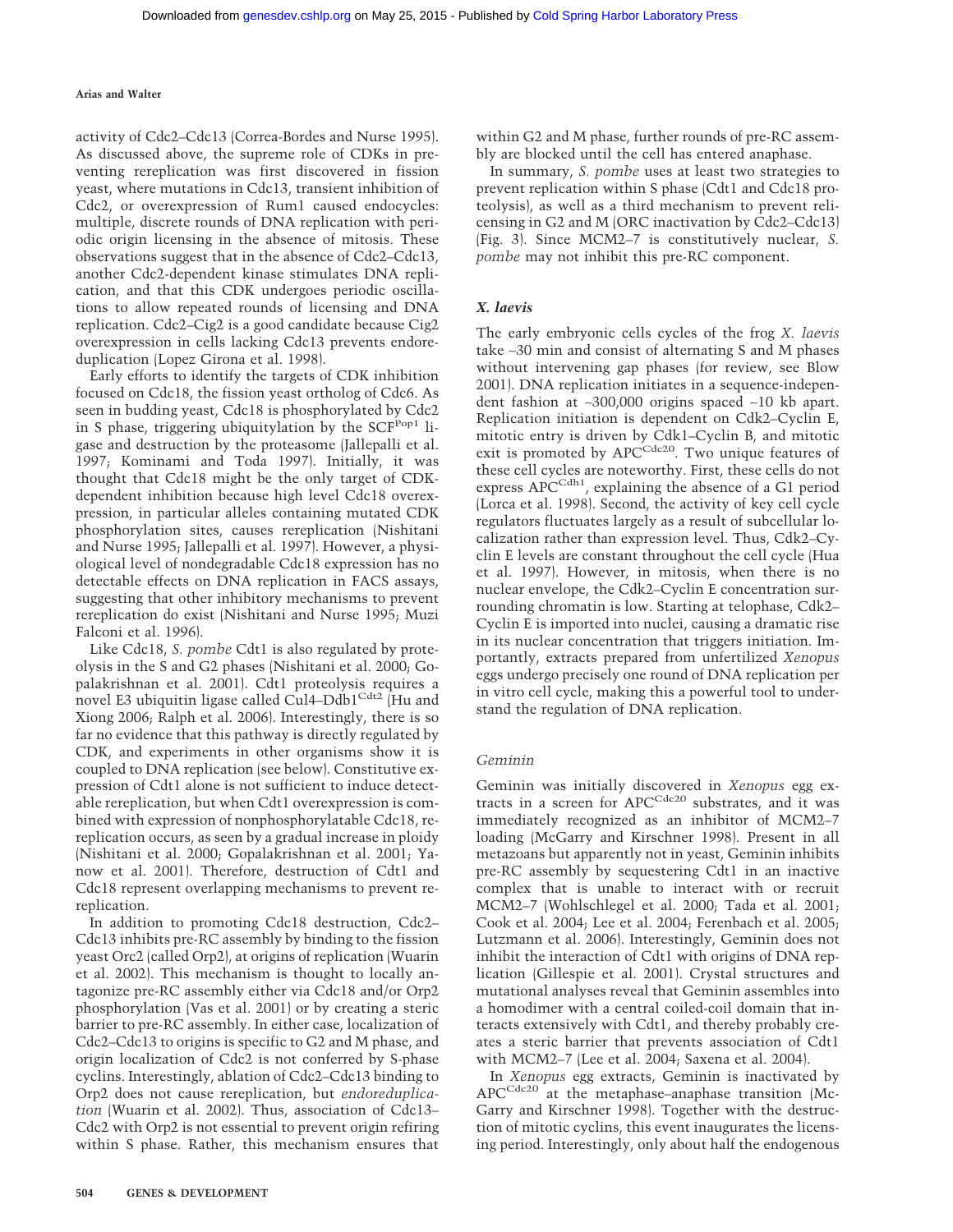Geminin is degraded in anaphase; the remainder is inactivated via an unknown mechanism that involves Geminin ubiquitylation (Li and Blow 2004). Geminin is reactivated when licensing ends in telophase, indicating that the licensing period during these cell cycles lasts only a few minutes. The mechanism of reactivation is not understood, but it is dependent on nuclear import of Geminin, after which the binding of Geminin to Cdt1 increases dramatically (Hodgson et al. 2002; Arias and Walter 2005; Lutzmann et al. 2006).

The properties of the Geminin that persists during the licensing period are controversial. The conventional view is that inactivated Geminin is unable to bind Cdt1 and therefore does not prevent licensing (Hodgson et al. 2002). However, a recent study suggests that Geminin and Cdt1 form a complex that is competent for licensing (Lutzmann et al. 2006). In this view, Geminin only inhibits Cdt1 activity when a critical Geminin:Cdt1 ratio is achieved, which occurs after Geminin is reactivated in telophase. The fact that *Xenopus* Geminin is regulated post-translationally is probably crucial to allow it to switch rapidly between functional states, thereby accommodating the rapid embryonic cell cycles. It is unclear whether somatic cells contain similar populations of Geminin that are unable to inhibit the function of Cdt1.

The ability of Geminin to inhibit Cdt1 is apparently independent of CDK status (Ballabeni et al. 2004; Sugimoto et al. 2004; Li and Blow 2005). As such, the inhibition of Cdt1 by Geminin represents the first known CDK-independent means to prevent pre-RC assembly. Notably, immunodepletion of Geminin from *Xenopus* egg extracts was reported to induce no detectable rereplication (McGarry and Kirschner 1998), suggesting the existence of additional mechanisms to prevent rereplication (see next section).

# *PCNA-dependent and Cul4–Ddb1Cdt2-dependent Cdt1 proteolysis*

Cdt1 is destroyed in the S phase of all metazoan cells (Nishitani et al. 2001; Zhong et al. 2003; Thomer et al. 2004; Arias and Walter 2005), and it has recently emerged that its proteolysis is intimately linked to DNA replication (Fig. 4A). Thus, in *Xenopus* egg extracts, it was first discovered that Cdt1 is ubiquitylated on chromatin in a manner that depends on the initiation of DNA replication (Arias and Walter 2005). Subsequent analysis showed that Cdt1 destruction depends on its binding to PCNA (Arias and Walter 2006). *Xenopus* Cdt1 contains a PCNA-interacting protein (PIP) box at its N terminus (shown as a red box in Fig. 4A). Mutation of the PIP box abolishes Cdt1 binding to PCNA, its ubiquitylation on chromatin, and its destruction in S phase. Interestingly, PCNA-dependent Cdt1 ubiquitylation occurs exclusively on chromatin. Therefore, it appears that Cdt1 can only interact with chromatin-bound PCNA, a feature of the proteolysis mechanism that prevents Cdt1 destruction in G1 phase. Because it participates in the synthesis of every Okazaki fragment, PCNA accumu-



**Figure 4.** Cdt1 proteolysis pathways. The two major pathways that target Cdt1 for destruction are shown. The PIP box of Cdt1 is indicated in red. (A) Cul4–Ddb1<sup>Cdt2</sup>-dependent Cdt1 destruction occurs in two steps. First, Cdt1 docks onto PCNA at DNA replication forks or sites of DNA damage. Second, Cdt2 interacts with the complex of Cdt1 and PCNA and ubiquitylates Cdt1. (*B*) SCF<sup>Skp2</sup>-dependent Cdt1 destruction also occurs in two steps. First, CDK phosphorylates Thr 29 (in humans). Second SCF<sup>Skp2</sup> binds to the phoshporylated T29 via Skp2 and ubiquitin tranfer occurs.

lates to high levels on chromatin during S phase (Arias and Walter 2006), making it a well-suited trigger for rapid Cdt1 destruction. Importantly, all metazoan organisms contain a PIP box at the extreme N terminus of Cdt1 (Arias and Walter 2006; Senga et al. 2006), and current evidence indicates that PCNA-dependent Cdt1 destruction is highly conserved among these organisms (see below).

The E3 ubiquitin ligase that stimulates replicationdependent Cdt1 destruction in *Xenopus* egg extracts is a canonical cullin-based complex, Cul4–Ddb1<sup>Cdt2</sup> (Fig. 4A; Arias and Walter 2006; Jin et al. 2006). Cul4 functions as a scaffold whose N terminus is bound by the adaptor Ddb1 and whose C terminus associates with an E2 ubiquitin-conjugating enzyme. The Ddb1 adaptor, in turn, interacts with the WD40 repeat protein, Cdt2, which probably binds directly to Cdt1. As expected from the ubiquitylation of Cdt1 on chromatin, Cul4–Ddb1<sup>Cdt2</sup> is also found on chromatin in S phase. Its binding to chromatin is dependent on initiation of DNA replication, and it requires the interaction of Cdt1 with PCNA. Thus, one model for PCNA-dependent Cdt1 destruction envisions that Cdt1 docks onto PCNA via its PIP box, thereby creating a binding site for Cul4-Ddb1<sup>Cdt2</sup> (Fig. 4A). It has also been reported that Cdt1 is destroyed upon mitotic exit by the APC, but the function of this pathway in regulating replication is presently unclear (Li and Blow 2005).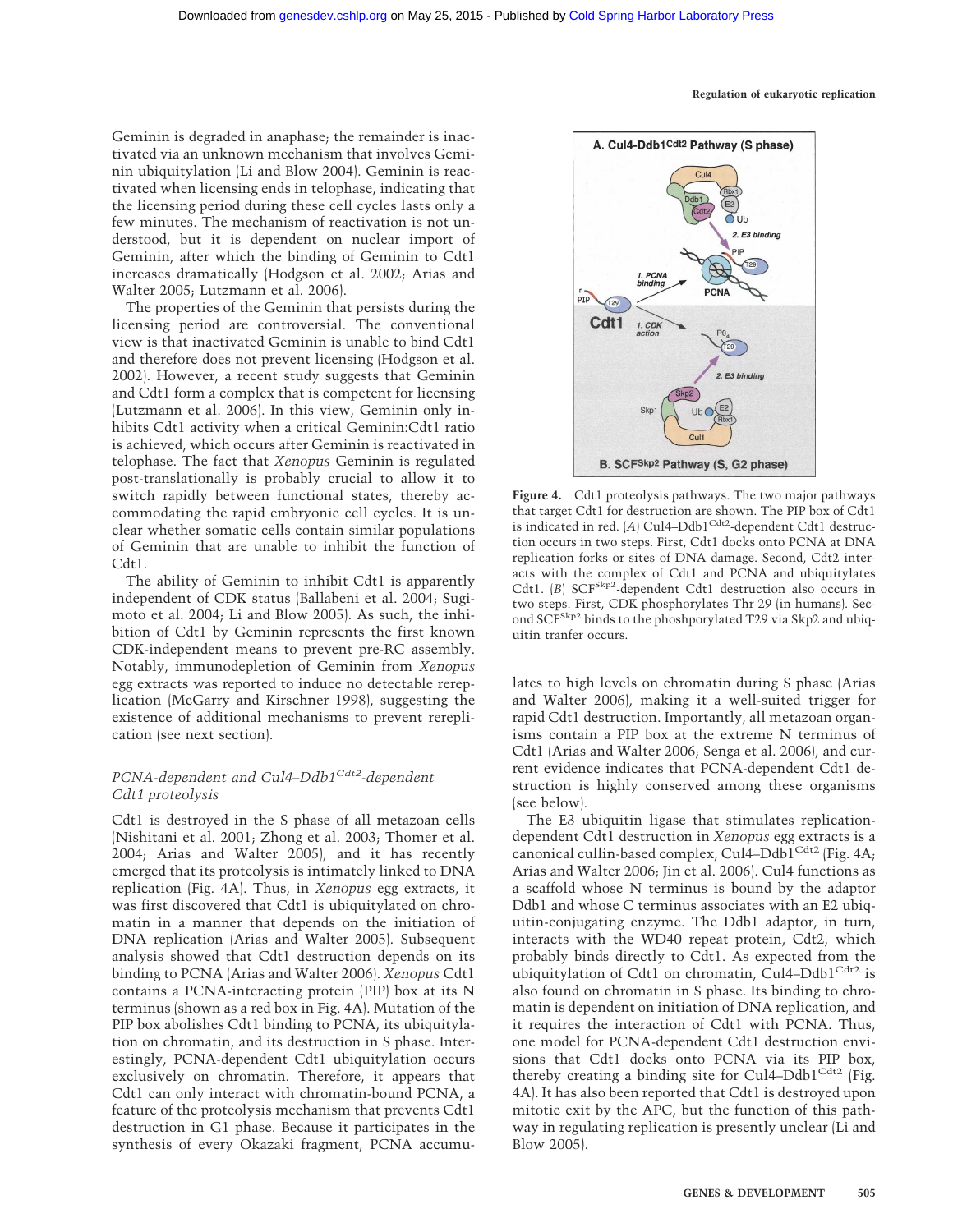What is the division of labor between Geminin and Cdt1 destruction in preventing rereplication? Blocking proteolysis of Cdt1 by itself yields no detectable rereplication (Arias and Walter 2005, 2006; Li and Blow 2005; Maiorano et al. 2005; Yoshida et al. 2005). Similarly, in the absence of Geminin, rereplication is not detectable (McGarry 2002; Arias and Walter 2005) or very inefficient (Li and Blow 2005; Yoshida et al. 2005; Kerns et al. 2006). However, when both mechanisms are neutralized, substantial rereplication occurs (Li and Blow 2005; Maiorano et al. 2005; Yoshida et al. 2005; Arias and Walter 2006). Therefore, it appears that Geminin and Cul4– Ddb1<sup>Cdt2</sup>-dependent Cdt1 destruction are each sufficient to prevent the large majority of rereplication in interphase egg extracts.

#### *CDKs and rereplication in* Xenopus

Geminin and replication-dependent Cdt1 destruction both appear to be CDK-independent mechanisms to prevent rereplication, raising the question of whether CDK phosphorylation plays any role in blocking rereplication in *Xenopus* egg extracts. It was reported that recombinant human Cdk2–Cyclin E inhibits pre-RC formation when added at high concentrations to *Xenopus* egg extracts (Hua et al. 1997). However, simultaneous removal of Geminin and stabilization of Cdt1 induces rereplication in the presence of high nuclear concentrations of endogenous Cdk2–Cyclin E (see above), calling into question an inhibitory role for this kinase. The situation for Cdk1 is different. In metaphase-arrested *Xenopus* egg extracts, Cdk1 is nearly as potent as Geminin in preventing licensing (Tada et al. 2001). It appears to exert this effect by inhibiting the binding of the ORC complex to DNA (Mahbubani et al. 1997; Findeisen et al. 1999).

# *Insulating the licensing and initiation periods in* Xenopus *egg extracts*

To prevent reinitiation during mitotic exit, cells must curtail initiation *before* enabling licensing. Importantly, new initiations cease well before mitotic exit, as soon as the nuclear envelope breaks down, because the concentration of replication factors such as Cdk2–Cyclin E around chromatin collapses (Arias and Walter 2004). Therefore, when the licensing period is subsequently inaugurated by  $APC^{Cdc20}$  in anaphase, there is no danger of reinitiation. Conversely, at the onset of DNA replication, which occurs after telophase, licensing must be terminated before initiation commences. We speculate that Geminin is imported and reactivated faster than Cdk2– Cyclin E and other initiation factors. Importantly, the only other known inhibitory mechanism that operates in S phase, Cdt1 destruction, commences only after replication has initiated, and therefore cannot contribute to insulation. The low amount of rereplication sometimes observed in the absence of Geminin (Li and Blow 2005; Yoshida et al. 2005; Kerns et al. 2006) may reflect a low level of reinitiation events that occur in early S phase before all the Cdt1 has been destroyed.

In summary, early frog embryos use Geminin, Cdt1 destruction, and Cdk1 activity to prevent rereplication (Fig. 3). Unlike Geminin, which is active from the start of S phase until anaphase, Cdt1 destruction can only begin after replication forks have been established, and it may cease well before anaphase, if PCNA is unloaded rapidly upon completion of DNA replication. Finally, Cdk1-mediated inhibition is expected to commence sometime in G2, perhaps before Cdt1 destruction subsides. In this view, there is one window of time, very early in S phase, in which only one mechanism (Geminin) is known to operate. Perhaps additional, unknown mechanisms exist that help add an extra layer of control at this apparently vulnerable time in the *Xenopus* cell cycle.

# **Mammals**

In mammalian cells, DNA replication initiates from some 25,000 origins spaced ∼100 kb apart. Replication initiation is promoted by Cdk2–Cyclin A, whereas mitosis depends on Cdk1–Cyclin A and Cdk1–Cyclin B. As seen in the early embryonic cell cycles of *Xenopus*, mammalian cells employ Geminin, Cul4–Ddb1<sup>Cdt2</sup>-dependent Cdt1 destruction, and Cdk1-mediated inhibition of ORC loading to prevent rereplication (Fig. 3). However, they also engage a second Cdt1 proteolysis pathway that requires SCF<sup>Skp2</sup>. In addition, several inhibitory mechanisms involving Cdc6 and Orc1 have been postulated.

# *Cdt1 destruction in S phase*

Before the PCNA-dependent Cdt1 destruction pathway was discovered, there was evidence in mammalian cells that Cdk2 targets Cdt1 for destruction via the SCF<sup>Skp2</sup> E3 ubiquitin ligase. Thus, Cdt1 was found to coimmunoprecipitate with Cdk2–Cyclin A, and phosphorylation of Cdt1 on Thr 29 was shown to be essential for its binding to the F-box protein, Skp2, which serves as the substrate receptor for SCFSkp2 (see Fig. 4B; Li et al. 2003; Liu et al. 2004; Sugimoto et al. 2004; Takeda et al. 2005). At the time, it was surprising that mutations in human Cdt1 that abolish its interaction with Skp2 had little or no effect on Cdt1 stability in S phase (Takeda et al. 2005; Nishitani et al. 2006; Senga et al. 2006), and that *Skp2−/−* mouse embryonic fibroblasts show no increase in Cdt1 levels (Nishitani et al. 2006). This paradox was resolved when it was shown that human Cdt1 is also destroyed by the PCNA-dependent pathway (Nishitani et al. 2006; Senga et al. 2006). Thus, when the SCF<sup>Skp2</sup> pathway is neutralized, mutation of Cdt1's PIP box or siRNA against PCNA, Cul4, or Ddb1 all stabilize Cdt1 in S phase. In addition, indirect evidence now indicates that Cdt2 is also required for Cdt1 destruction in S phase (Jin et al. 2006; Sansam et al. 2006).

What is the relative importance of the SCF<sup>Skp2</sup> and Cul4-Ddb1<sup>Cdt2</sup> Cdt1 destruction pathways? In mammals, the two may overlap in S phase, since both path-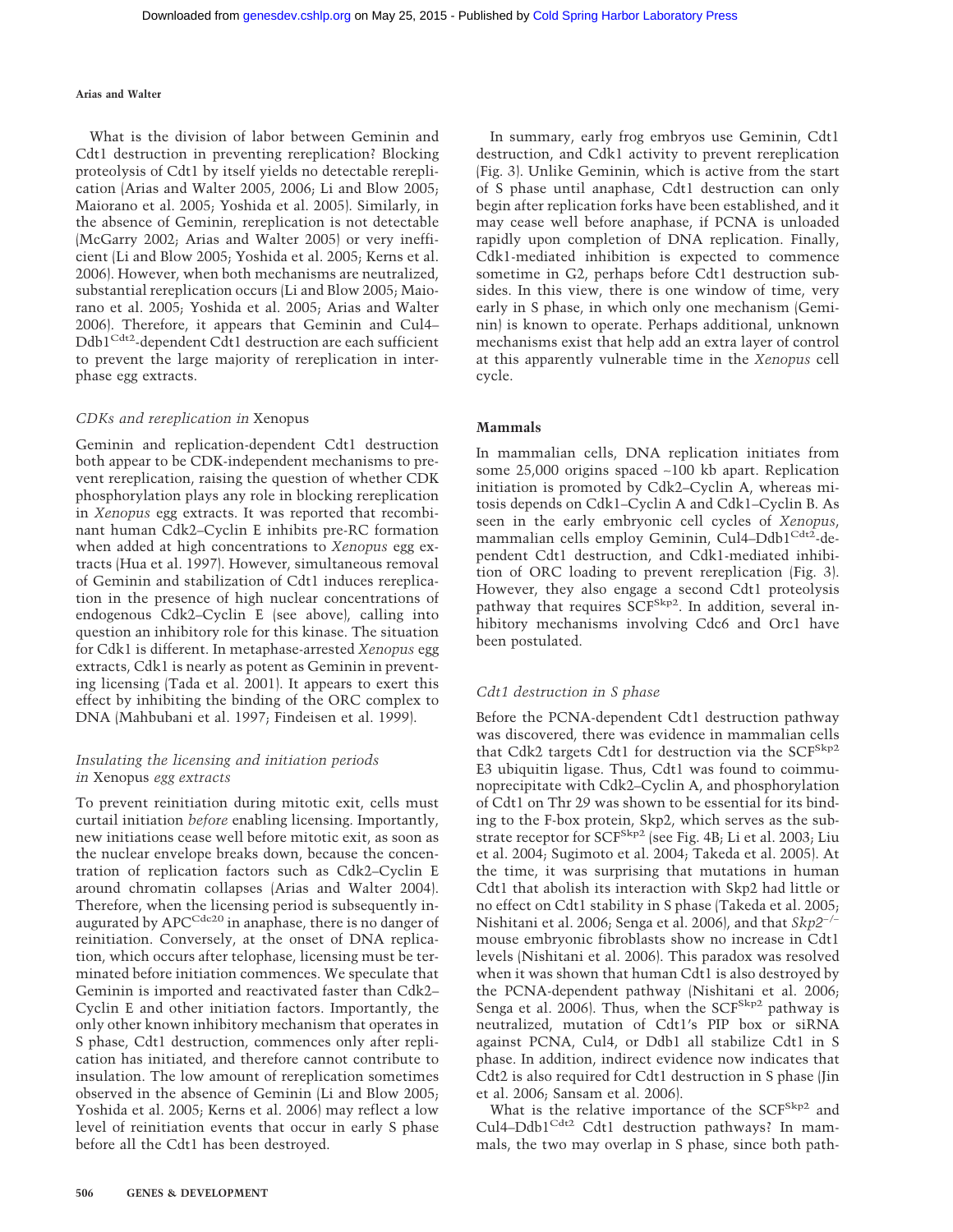ways must be neutralized to detect maximum Cdt1 accumulation (Nishitani et al. 2006; Senga et al. 2006). However, other results show that silencing of Cdt2 or Ddb1 is sufficient to induce Cdt1-dependent rereplication, whereas silencing of Skp2 has little or no effect (Jin et al. 2006; Lovejoy et al. 2006; Sansam et al. 2006), suggesting that the Cul4-Ddb1<sup>Cdt2</sup> pathway may predominate in S phase (see also below). In G2, the converse appears to be true: The SCF<sup>Skp2</sup> pathway remains active due to the continued presence of CDK activity, whereas the PCNA pathway subsides, presumably because PCNA has been unloaded from chromatin by this time (Nishitani et al. 2006). In other metazoans, the Cul4– Ddb1<sup>Cdt2</sup>-dependent Cdt1 destruction pathway appears to predominate. Thus, mutation of the PIP box in *Xenopus* Cdt1, inhibition of DNA replication in flies, elimination of Cul4 in worms, and mutation of Cdt2 in zebrafish are all sufficient to stabilize Cdt1 and/or to induce rereplication (Zhong et al. 2003; Arias and Walter 2005, 2006; May et al. 2005; Sansam et al. 2006).

# *Cdt1 destruction after DNA damage*

Experiments in human and *Drosophila* cells first showed that Cdt1 is destroyed not only in S phase, but also within minutes of exposure to DNA damage (Higa et al. 2003; Hu et al. 2004), a response that has been confirmed in fission yeast and frogs (Hu and Xiong 2006; Jin et al. 2006; Ralph et al. 2006). Like S phase Cdt1 destruction, DNA damage-induced Cdt1 destruction requires Cul4, Ddb1, Cdt2, Cdt1's PIP box, and PCNA (Higa et al. 2003, 2006; Hu et al. 2004; Hu and Xiong 2006; Jin et al. 2006; Nishitani et al. 2006; Ralph et al. 2006; Sansam et al. 2006; Senga et al. 2006), but it does not require checkpoint kinases (Higa et al. 2003; Jin et al. 2006; Ralph et al. 2006). Therefore, the requirements for Cdt1 destruction in S phase and after DNA damage are indistinguishable, and both mechanisms likely involve docking of Cdt1 and the Cul4-Ddb1<sup>Cdt2</sup> ubiquitin ligase onto chromatinbound PCNA (Fig. 4A).

It has been proposed that destruction of Cdt1 is important to delay replication when DNA damage is incurred during G1 phase (Higa et al. 2003). However, considering that Cdt1 is dispensable for replication once MCM2–7 has been loaded (Maiorano et al. 2000, 2004), which normally occurs in telophase (Mendez and Stillman 2000; Okuno et al. 2001), this appears unlikely. As an alternative explanation, we propose that damage-induced destruction of Cdt1 may be important during G2 and M phase to prevent a spurious round of rereplication after checkpoint activation. DNA damage in G2 phase triggers checkpoint pathways that block entry into mitosis via inhibition of Cdk1 activity (Bartek et al. 2004). Because mitotic CDK activity is essential to prevent pre-RC assembly during M phase (see below), down-regulation of Cdk1 by the DNA damage checkpoint could result in a new round of origin licensing. Upon checkpoint silencing, the reaccumulation of M-phase CDK activity would be predicted to trigger an additional round of origin firing (Bates et al. 1998; Prokhorova et al. 2003). Thus, damage-induced destruction of Cdt1 may be critical to prevent a second round of replication indirectly brought on by checkpoint signaling.

It is interesting to revisit the mechanism of Cdt1 destruction in *S. pombe*. Because DNA damage in *S. pombe* also stimulates Cdt1 turnover, and this process requires PCNA, Ddb1, and Cdt2 (Hu and Xiong 2006; Ralph et al. 2006), it appears that Cdt1 docking onto chromatin-bound PCNA and subsequent ubiquitylation by Cul4-Ddb1<sup>Cdt2</sup> is conserved in this yeast. Although fission yeast Cdt1 does not contain a canonical PIP box  $[Q-x-x-(L/V/I/M)-x-x-(F/Y)-(F/Y)]$ , its extreme N terminus contains a partial PIP box (Q-T-K-L), a motif recently shown to mediate binding of proteins to PCNA in budding yeast (Moldovan et al. 2006). A key question is now whether PCNA-dependent Cdt1 destruction contributes to the periodic expression of Cdt1 in unperturbed fission yeast cell cycles. In support of this idea, Cdt1 levels normally drop after the G1/S transition (Nishitani et al. 2000; Gopalakrishnan et al. 2001), and mutations in *S. pombe* Ddb1 or Cdt2 lead to massive Cdt1 stabilization in unperturbed cells (Hu and Xiong 2006; Ralph et al. 2006). So far, however, PCNA has not been implicated in Cdt1 turnover in unstressed cells (Hu and Xiong 2006), and this issue requires further investigation.

# *Geminin*

Human Geminin is expressed during S, G2, and M phase, the periods of the cell cycle when licensing is prohibited (McGarry and Kirschner 1998; Wohlschlegel et al. 2000). In support of Geminin being an inhibitor of licensing in human cells, it binds to Cdt1 (Wohlschlegel et al. 2000), and its elimination in several cell lines causes substantial rereplication (Melixetian et al. 2004; Zhu et al. 2004). Geminin is a substrate of APCCdc20 and APCCdh1 (Mc-Garry and Kirschner 1998; Rape et al. 2006). It is therefore destroyed together with mitotic cyclins in early anaphase, and it does not reaccumulate until late G1 when APCCdh<sub>1</sub> is inactivated. Ideally, Geminin levels should exceed Cdt1 levels in late G1, so that the licensing period terminates before replication initiates. This insulation may be achieved by SCF<sup>Skp2</sup>-dependent Cdt1 destruction.

Geminin can also play a positive role in origin licensing by preventing Cdt1 proteolysis during mitosis (Ballabeni et al. 2004). Silencing of Geminin during G2/M phase causes a drastic decrease in Cdt1 levels, resulting in reduced MCM2–7 chromatin loading in the following G1 phase. The binding of Geminin to Cdt1 probably protects the latter from destruction by the SCF<sup>Skp2</sup> pathway in M phase, which is consistent with the fact that in the presence of roscovotine, a Cdk1 inhibitor that should block the SCF pathway, Geminin depletion has little effect on Cdt1 stability. The destruction of Geminin in anaphase presumably liberates Cdt1, insuring that cells exit mitosis with a functional licensing apparatus (Fig. 5). This model does not, however, explain why Cdt1 is destroyed in S phase despite the presence of Geminin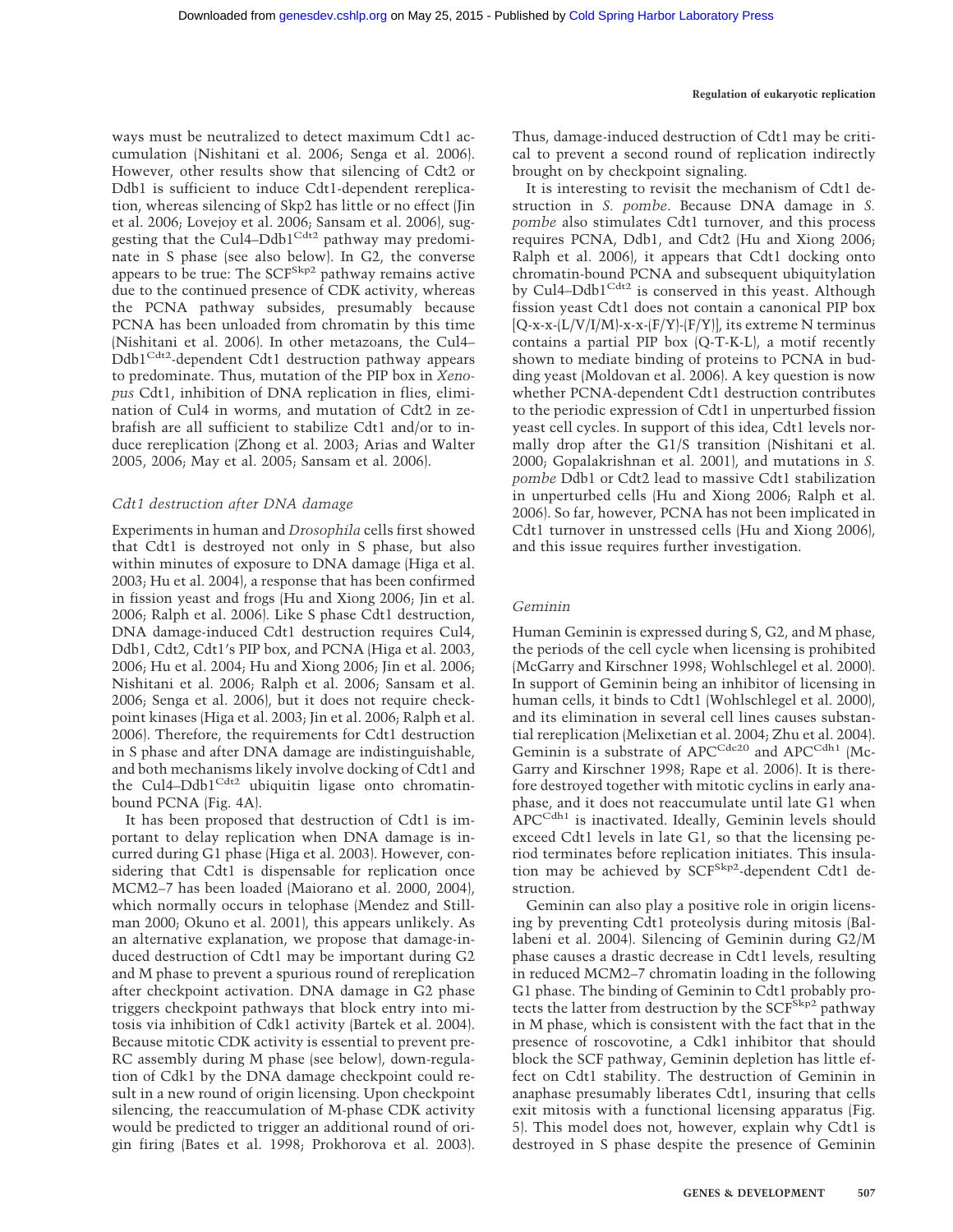(Nishitani et al. 2006; Senga et al. 2006). One possibility, illustrated in Figure 5, is that SCF<sup>Skp2</sup> only targets free Cdt1, in contrast to Cul4-Ddb1<sup>Cdt2</sup>, which eliminates free Cdt1 as well as the Geminin-bound form (Arias and Walter 2005). Thus, in S phase, Cdt1 is completely destroyed because all forms of Cdt1 are targeted. In G2, when the Cul4-Ddb1<sup>Cdt2</sup> pathway is switched off, Cdt1 bound to Geminin begins to accumulate, and this population peaks in mitosis, before its liberation from Geminin in anaphase. Protection of mammalian Cdt1 by Geminin is functionally analagous to Clb2–Cdc28 binding to Cdc6 in budding yeast (Mimura et al. 2004), in that both mechanisms repress pre-RC assembly in M phase yet also ensure that pre-RC components are available at the start of the next cell cycle, when the inhibitor is destroyed by the APC.

# *CDK*

While neutralization of Cdt1 is essential to prevent rereplication during S phase, accumulating evidence indicates that the block to relicensing during G2 and M phase in mammals is critically dependent on Cdk1 activity. First, conditional inactivation of Cdk1 in cycling cells is sufficient to induce endoreduplication (Itzhaki et al. 1997). Second, and similarly, transient overexpression of the CKI p21 during G2 phase induces a complete round of rereplication (Bates et al. 1998), reminiscent of genetic experiments in budding and fission yeast (Broek et al. 1991; Dahmann et al. 1995). Third, human and murine cells arrested in G2 or mitosis recruit ORC and MCM2–7 to chromatin if CDK activity is inhibited (Coverley et al. 1996, 1998; Fujita et al. 1998; Ballabeni et al. 2004; Li et al. 2004; Sugimoto et al. 2004). Strictly speaking, these experiments do not prove a direct role for CDK in preventing pre-RC formation, since in each experiment the cell cycle may have effectively been reset to a G1-like state. Another potential caveat is that the elimination of Cdk1 activity causes activation of APCCdh1 and destruction of Geminin. However, in at least one study, chemical inactivation of Cdk1 induced pre-RC formation in mitosis in the continued presence of Geminin (Ballabeni et al. 2004). It has been proposed that in hamster cells, phosphorylation of Orc1 by Cdk1/Cyclin A prevents its association with chromatin (Li et al. 2004). Moreover, mouse Cdt1 has DNA-binding activity that is blocked by CDK, but the physiological role of the DNA binding and its regulation have not been established (Yanagi et al. 2002; Sugimoto et al. 2004). To test whether Cdk1 directly regulates these pre-RC components, it will be essential to eliminate their CDK phosphorylation sites and ask whether they can bind to chromatin in mitosis.

The role of Cdk2 in preventing rereplication in mammals is controversial. On the one hand, deregulation of Cdt1 during S phase by different means is sufficient to induce rereplication (Vaziri et al. 2003; Melixetian et al. 2004; Zhu et al. 2004; Jin et al. 2006; Lovejoy et al. 2006; Sansam et al. 2006), and there is no reason to believe that Cdk2 activity was attenuated in these experiments, at least not initially, before rereplication induces DNA damage and checkpoint signaling (see below). Thus, any Cdk2-dependent inhibitory mechanisms, including SCF<sup>Skp2</sup>-dependent Cdt1 destruction, are apparently not sufficient to prevent rereplication. On the contrary, expression of Cyclin A enhanced rereplication in mammalian tissue culture cells (Vaziri et al. 2003). The lack of an essential role for Cdk2 in regulating DNA replication is dramatically underscored by the observation that Cdk2 and Cyclin E knockout mice are viable (Berthet et al. 2003; Geng et al. 2003). On the other hand, a recent report suggests that Cdk1 and Cdk2 play redundant roles in preventing rereplication in Hela cells (Machida and Dutta 2007). As described above, Cdk2 is proposed to promote Cdt1 destruction via SCF<sup>Skp2</sup>, although there is so far no evidence that elimination of this pathway potentiates rereplication. Finally, expression of Cyclin E in human cells results in a shortened G1 phase and a decrease in MCM2–7 bound to chromatin (Ekholm-Reed et al. 2004). However, the mechanism underlying this overexpression phenotype remains unknown. In summary, more work is needed to determine what role, if any, Cdk2 kinase plays in regulating DNA replication during the mitotic cell cycle.

# *Negative regulation of ORC and Cdc6*

In mammals, considerable attention has focused on Orc1, the largest ORC subunit, as a target of negative regulation during the cell cycle (for review, see DePamphilis 2005). While there is good evidence that ORC is inhibited by Cdk1 activity in mitosis (Li et al. 2004), its fate during S and G2 is less clear. Some studies indicated that in S phase, Orc1 is partially destroyed via proteoly-

**Figure 5.** Model for cell cycle regulation of Cdt1 levels by Geminin and proteolysis. The *left* side of the figure shows that SCF<sup>Skp2</sup> targets only free Cdt1, whereas Cul4-Ddb1<sup>Cdt2</sup> can destroy free Cdt1 and Gemininbound Cdt1. The *right* side of the figure shows the abundance of Geminin and Cdt1 at different cell cycle stages. In cases where a factor is absent, it is replaced by an X. Thus, in S, G2, and M, there is no free Cdt1 due to the combined actions of SCF<sup>Skp2</sup> and Cul4–Ddb1<sup>Cdt2</sup>. In



G2 and M phase, Cdt1 bound to Geminin accumulates because only Cul4–Ddb1<sup>Cdt2</sup> can target this form of Cdt1, and this proteolysis pathway is turned off after S phase. Upon mitotic exit, APC destroys Geminin, thereby creating a free pool of Cdt1 in G1.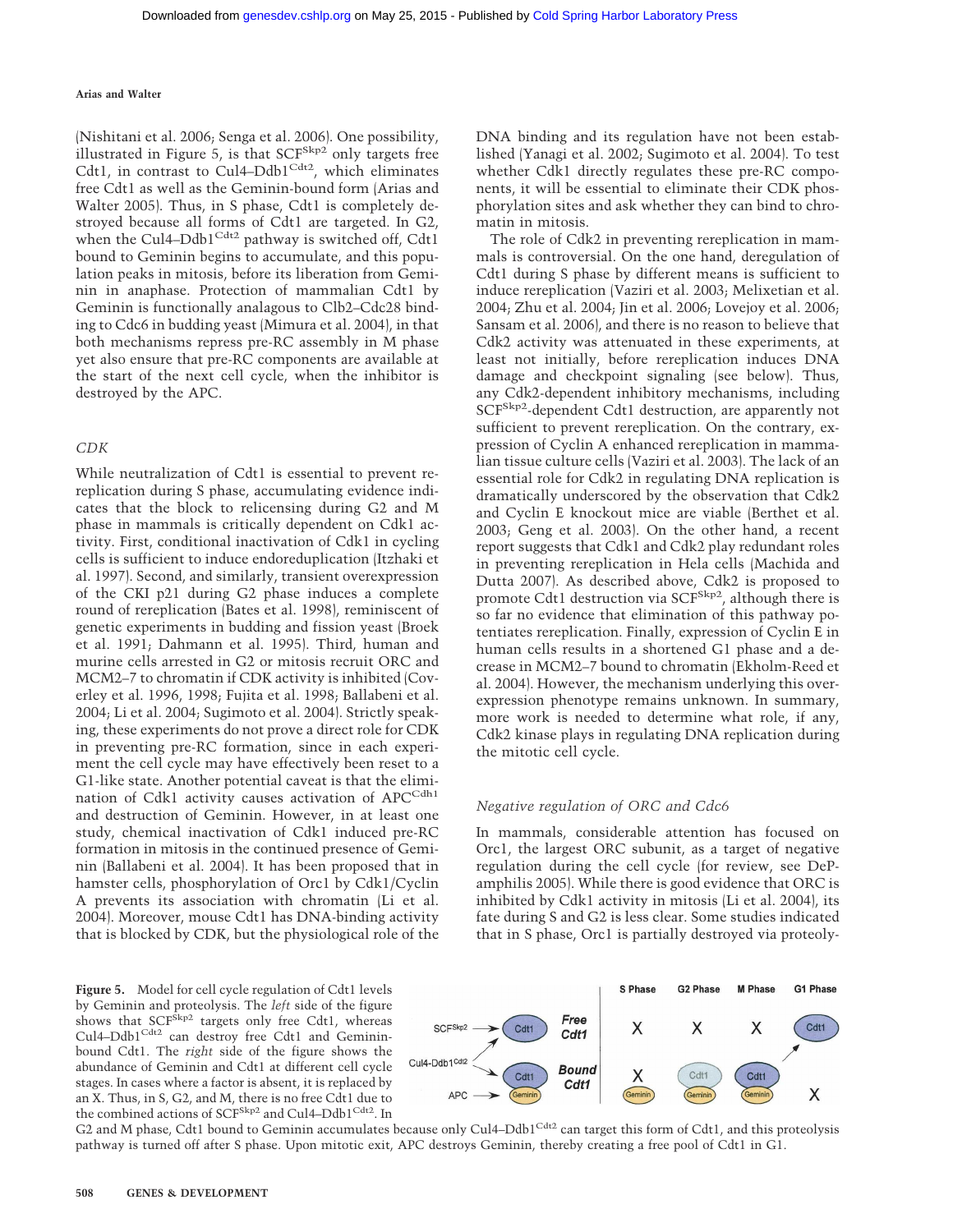sis (Mendez et al. 2002; Tatsumi et al. 2003), and that it is no longer detected at certain origins of replication (Ladenburger et al. 2002; Abdurashidova et al. 2003). Moreover, it has been reported that the interaction of Orc1 with chromatin is less tight in S and G2 than in G1 (Li and DePamphilis 2002). However, other studies conclude that the level of Orc1 and its interaction with chromatin do not fluctuate during this period (Saha et al. 1998; Okuno et al. 2001; McNairn and Gilbert 2005; Mc-Nairn et al. 2005). The reason for these differences is unclear. It is important to point out that mammalian cells, especially when transformed, contain a large functional excess of ORC (Dhar et al. 2001; McNairn and Gilbert 2005). Therefore, any mechanism of inhibition would have to eliminate the vast majority of cellular ORC to be effective. This is apparently not always the case, since mammalian G2 nuclei can replicate in ORCdepleted *Xenopus* egg extracts (Romanowski et al. 1996). A future challenge is to define and specifically disrupt mechanisms that regulate ORC function, and to determine whether cells are sensitized to rereplicate.

The role of mammalian Cdc6 in preventing rereplication is also uncertain. Initial studies in vertebrates showed that transfected Cdc6 is exported from nuclei under the control of CDK activity (Saha et al. 1998; Jiang et al. 1999; Petersen et al. 1999). However, subsequent work found that endogenous Cdc6 was bound to chromatin in S and G2 (Coverley et al. 2000; Mendez and Stillman 2000; Oehlmann et al. 2004), and that only the soluble pool of Cdc6 is exported (Alexandrow and Hamlin 2004). The observation that Cdc6 is chromatin-bound throughout S phase may also cast doubt on the functional relevance of ORC inactivation. Curiously, human Cdc6 is ubiquitylated by the APC during early G1 phase and gradually reaccumulates during S, G2, and M phases (Mendez and Stillman 2000; Petersen et al. 2000). It is unclear whether this destruction plays any role in preventing rereplication, as overexpression of nondegradable Cdc6 is not sufficient to induce rereplication (Petersen et al. 2000). Instead, APC-mediated destruction of Cdc6 may be important for maintaining low levels of Cdc6 during quiescence. Upon withdrawal from the cell cycle, mammalian cells arrest with an active APC that degrades Cdc6. When they are stimulated to re-enter the cell cycle, human Cdc6 reaccumulates despite APC activity because phosphorylation of Cdc6 by Cdk2/Cyclin E prevents its proteolysis (Mailand and Diffley 2005). Interestingly, no evidence for Cdk2/Cyclin E-dependent stabilization of Cdc6 has so far been observed in the mouse. When murine Cyclin E knockout cells are stimulated to re-enter the cell cycle from a quiescent state, Cdc6 levels accumulate with wild-type kinetics, despite the absence of protective Cyclin E phosphorylation (Geng et al. 2003). In summary, Cdc6 does not appear to be a major target of negative regulation during mitotic cell cycles, whereas it is down-regulated during quiescence.

There is currently no evidence to suggest that MCM2–7 is subject to direct negative regulation in mammals or any other metazoan. Unlike in budding yeast, MCM2–7 remains nuclear throughout S and G2 phases (Madine et al. 1995a,b; Todorov et al. 1995; Mendez and Stillman 2000). Given that Cdt1 deregulation is sufficient to promote rereplication in all metazoans examined, functional MCM2–7 complexes are probably present in the nucleus throughout the cell cycle.

# *Interplay between mammalian inhibitors of pre-RC assembly*

As discussed above, *Xenopus* egg extracts contain several overlapping, if not redundant, mechanisms that prevent rereplication, and elimination of more than one mechanism is required to detect substantial rereplication. The situation in mammalian cells is less straightforward, since these cells contain the same mechanisms (and perhaps others), yet elimination of a single pathway is often sufficient to promote extensive rereplication.

In HeLa and MCF10A cells, Geminin siRNA does not induce detectable rereplication (Kulartz and Knippers 2004; Nishitani et al. 2004; Machida and Dutta 2007), demonstrating that Geminin is not essential to prevent the vast majority of rereplication in these cells. This implies that other mechanisms, such as Cdt1 proteolysis in S phase (by  $SCF^{Skp2}$  and  $Cul4-Ddb1<sup>Cdt2</sup>$ ) and G2 (by SCF<sup>Skp2</sup>), and CDK-mediated inhibition of Cdt1 in mitosis, are highly active. Consistent with this idea, cosilencing of Geminin and Cyclin A leads to twice as much rereplication than when Cyclin A alone is inhibited, which also demonstrates that Geminin is active in these cells (Machida and Dutta 2007). A similar effect is achieved via silencing of Emi1, which leads to ectopic activation of APCCdh<sub>1</sub> and concomitant destruction of Geminin and Cyclin A (Machida and Dutta 2007). In contrast to the situation for Geminin, siRNA knockdown of Cdt2 or Ddb1 in HeLa cells is sufficient to cause significant rereplication, presumably due to relicensing in S phase (Jin et al. 2006; Lovejoy et al. 2006). In this situation, why are the SCF<sup>Skp2</sup> and Geminin pathways insufficient to prevent relicensing? One possibility is that the SCF<sup>Skp2</sup> pathway is, in fact, not very active in these cells; as a result, Cdt1 accumulates in S phase and eventually exceeds Geminin, allowing relicensing. A related possibility is that local accumulation of small amounts of Cdt1 induces limited rereplication, triggering DNA damage, followed by down-regulation of Cdk2, inhibition of the SCF ${}^{Skp2}$  pathway, and further Cdt1 accumulation. In such an amplification loop, cells could eventually undergo massive rereplication. In summary, in Hela cells, Geminin is not essential to prevent detectable rereplication, in contrast to Cul4-Ddb1<sup>Cdt2</sup> and Cyclin A.

In other cell types (e.g., H1299 or HCT116 cancer cells), Geminin siRNA causes significant rereplication (Melixetian et al. 2004; Zhu et al. 2004). It may be that in these cells, the SCF<sup>Skp2</sup> pathway is inactive. In this case, some origins might refire at the beginning of S phase before Cdt1 has been destroyed via the PCNA-dependent pathway. Another explanation is that in these cell types, one or more Cdt1 proteolysis pathways could depend on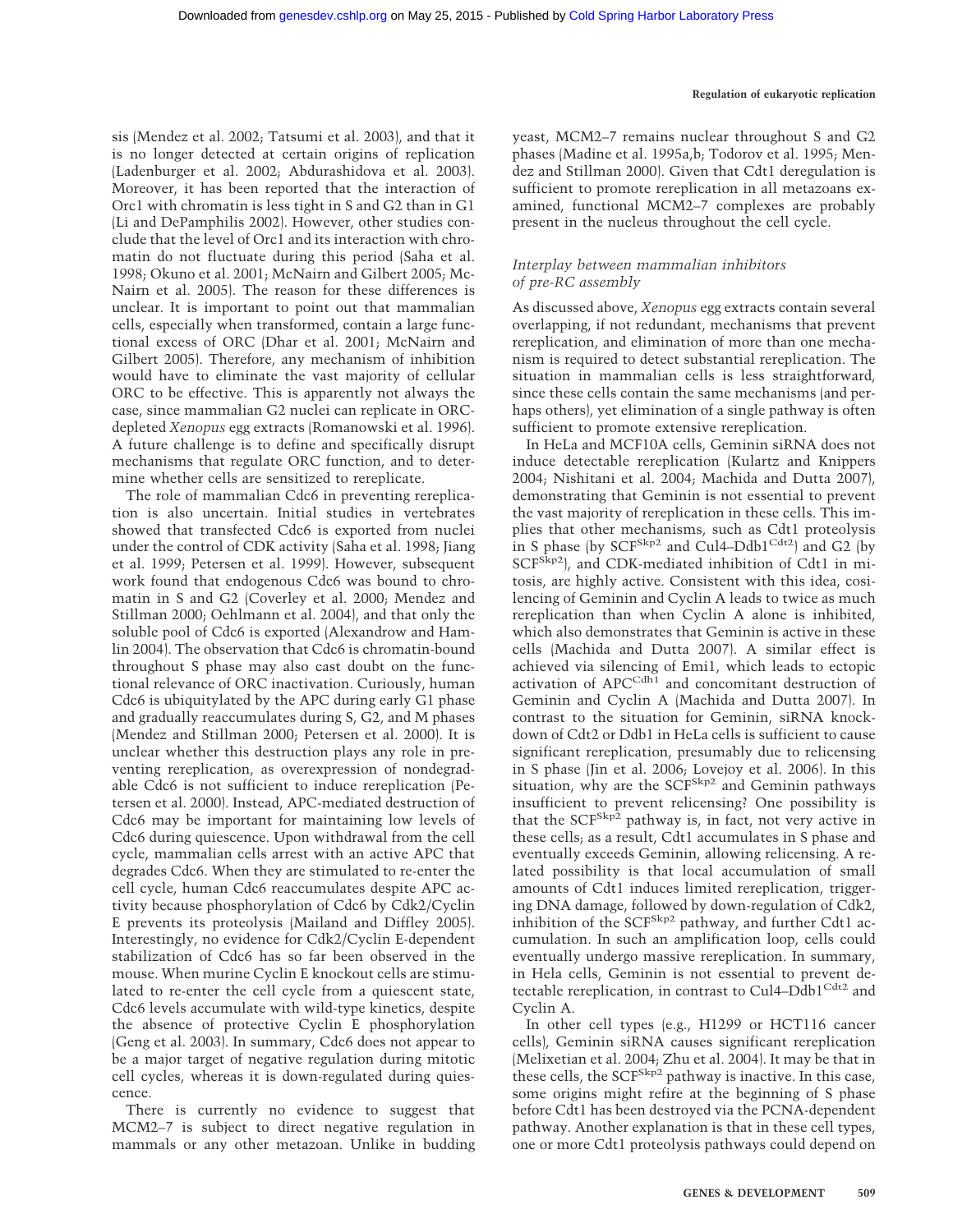Geminin. Although experiments in *Xenopus* egg extracts and HeLa cells argue against this notion (Nishitani et al. 2004; Arias and Walter 2005; Kerns et al. 2006), it is possible that cooperation between inhibitory pathways exists in some settings. Importantly, rereplication in the absence of Geminin also occurs in primary cells (Melixetian et al. 2004) and probably in mouse embryos (Gonzalez et al. 2006), indicating that this result is not an artifact of examining transformed cells.

# *Caenorhabditis elegans*

In worms, the study of DNA replication is in its infancy, but this highly tractable system has already begun to make valuable contributions. For example, the observation that siRNA knockdown of Cul4 causes stabilization of Cdt1 and massive rereplication in the S phase of a wide range of embryo blast cells, provided the first clue that a Cul4-based E3 ubiquitin ligase participates in the negative regulation of DNA replication (Zhong et al. 2003). Given that worms contain Cdt2 and that the PIP box of *Ce*Cdt1 is required for CeCdt1 destruction (Kim and Kipreos 2006), it appears that replication-dependent Cdt1 destruction is an essential defense against rereplication in these cells. Worms contain a putative geminin ortholog (GMN-1), but attempts to knock down its expression resulted in no clear DNA replication defects (Yanagi et al. 2005). The SCF<sup>Skp2</sup>-dependent Cdt1 destruction pathway may not operate in worms, because *skp2*-mutant larvae are viable and exhibit no defects in Cdt1 destruction or DNA replication, nor does eliminating Skp2 enhance the replication defects seen when Cul4–Ddb1 function is compromised (Kim and Kipreos 2006). In summary, worms represent another example where experimental targeting of a single inhibitory pathway causes massive rereplication, and more work is needed to understand why this is the case.

# **Flies**

Work in the flies *Drosophila melanogaster* and *Sciara coprophila* have illuminated the regulation of DNA replication during mitotic cell cycles and how this regulation is circumvented during endoreduplication and gene amplification. Flies are somewhat unique in that Cyclin E acts as the primary S-phase cyclin, both during mitotic and endocycles, whereas Cyclins A and B function as the mitotic cyclins (for review, see Lee and Orr-Weaver 2003). As seen in frogs and mammals, Cdt1 (called Double-parked, or Dup, in flies) is the major target of mechanisms that prevent rereplication. Thus, *Drosophila* Geminin binds Cdt1/Dup, and elimination of Geminin causes rereplication in *Drosophila* tissue culture cells and embryos (Quinn et al. 2001; Mihaylov et al. 2002; Higa et al. 2003). Cdt1/Dup is also degraded in the S phase of different cell types in *Drosophila* embryos (Whittaker et al. 2000; Thomer et al. 2004). Mutations in DNA replication proteins, including PCNA, stabilize Cdt1/Dup in S phase, as does removal of the Cdt1/Dup N terminus, which contains the PIP box motif, suggesting that the Cul4–Ddb1<sup>Cdt2</sup> pathway is active (Thomer et al. 2004; May et al. 2005). Cdt1/Dup destruction may also be controlled by CDK, since Cdt1/Dup is phosphorylated by CDK in vivo and because mutation of CDK consensus phosphorylation sites appears to enhance the rereplication activity of Cdt1/Dup under some conditions. Consistent with Cdt1/Dup proteolysis playing a role in regulating S phase, Cdt1 overexpression induces rereplication (Thomer et al. 2004). *Drosophila* Orc1 is also regulated by proteolysis, but it is ubiquitylated during the early G1 phase by APCCdh1, a time when pre-RCs are normally formed, and the function of its destruction is not understood (Araki et al. 2003, 2005).

CDKs also play a critical role in regulating DNA replication in *Drosophila*. As seen in *S. pombe*, mutations in mitotic cyclins disrupt the dependency of successive S phases on an intervening mitosis. Thus, disruption of Cyclin A in embryos or tissue culture cells induces a switch from a mitotic cell cycle to an endocycle (Sauer et al. 1995; Mihaylov et al. 2002). However, the targets of negative regulation by Cdk1–Cyclin A are not known.

# **Endocycles**

We now turn to endoreduplication, a special case of cell cycle-regulated DNA replication in which DNA synthesis is uncoupled from cell cycle progression. During metazoan development, certain cell types exit from the mitotic cell cycle and enter an endocycle, in which successive rounds of S phase are separated by a Gap phase, in the absence of mitosis (Edgar and Orr-Weaver 2001). During *Drosophila* endocycles, Cdk2/Cyclin E activity oscillates between high levels in S phase and low levels in Gap phases (Lilly and Spradling 1996; MacAuley et al. 1998; Hattori et al. 2000). This cyclical expression is essential because continuous Cyclin E activity blocks endoreduplication (Calvi et al. 1998; Follette et al. 1998; Weiss et al. 1998). These results suggest that while Cdk2/Cyclin E is essential to promote origin firing in the endocycle, the cell must pass through a window of low Cdk2/Cyclin E activity, presumably to allow origin licensing. Endoreduplication therefore represents the clearest example in which Cdk2 can inhibit licensing.

The relevant target that is "reset" by low Cdk2 activity during the endocycle is unknown. However, it is not likely to be MCM2–7, because transient expression of Cyclin E in endocycling cells actually *promotes* rapid loading of MCM2–7 onto chromatin (Su and O'Farrell 1998). Thus, it appears that a low CDK environment is necessary for loading of an earlier licensing component (i.e., ORC, Cdc6, and/or Cdt1) and Cdt1 is a particularly attractive candidate. Both Cdt1 and Geminin are present in endocycling cells and during gene amplification cycles in developing nurse cells (Whittaker et al. 2000; Quinn et al. 2001). Moreover, Cdt1/Dup levels drop as endoreduplicating cells enter S phase, and Cdt1/Dup is rate-limiting during the amplification cycles (Thomer et al. 2004). Therefore, an attractive idea is that Cdk2–Cyclin E must be switched off in order to stop SCF<sup>Skp2</sup>-depen-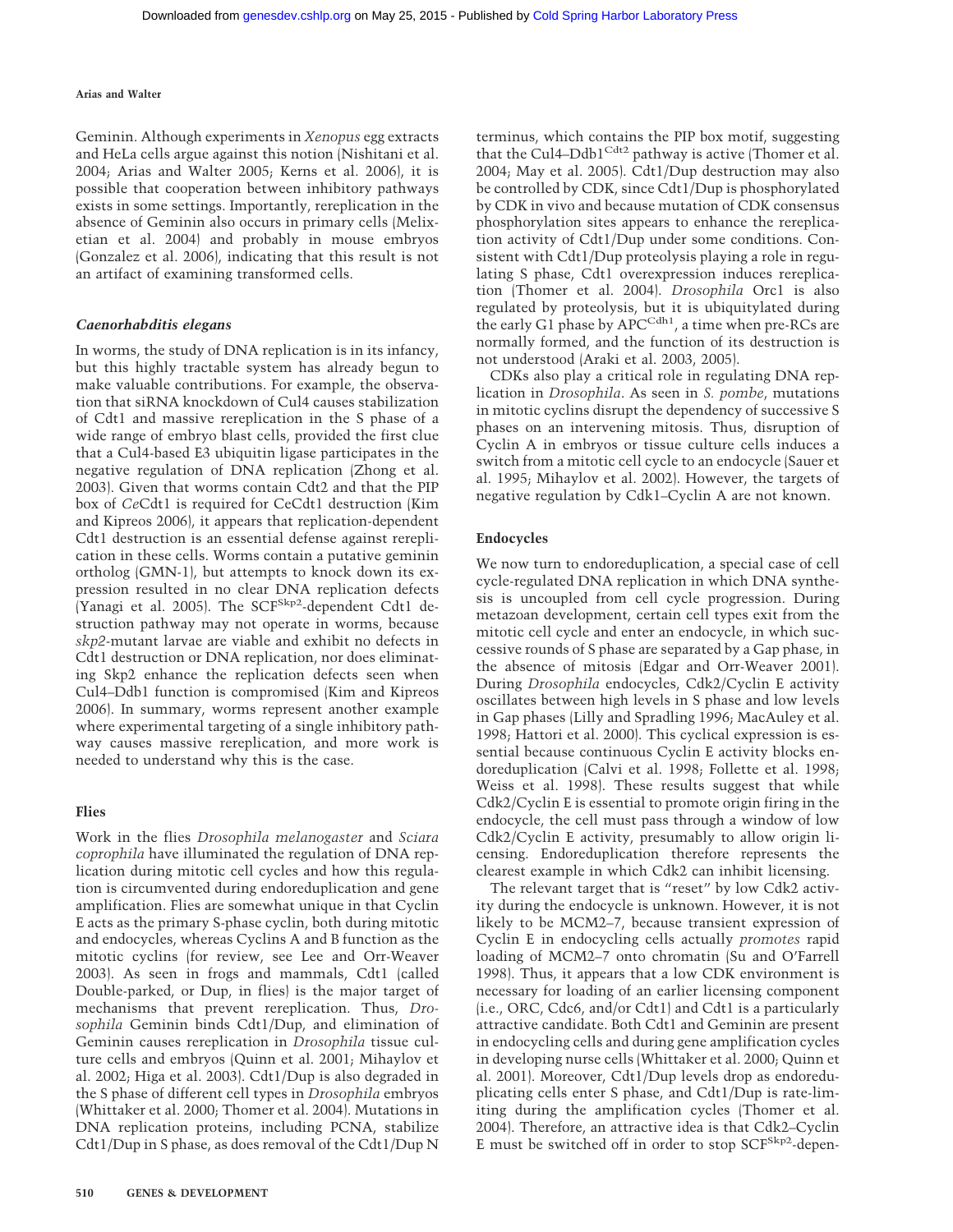dent Cdt1 turnover. Although regulation of Geminin activity within the endocycle has not been analyzed, APC activity is essential for the *Drosophila* endocycle to keep levels of mitotic cyclins low (Schaeffer et al. 2004). Thus, APC-mediated destruction of Geminin in the Gap phase could be important to allow temporal regulation of pre-RC assembly.

During placental development, mammalian giant trophoblast cells enter into an endocycle and acquire DNA contents of up to 1000C (Zybina and Zybina 1996). The unique function of Cyclin E in the endocycle is highlighted by the fact that the only major defect observed in Cyclin E mutant mice is a lack of endoreduplication in trophoblast giant cells and megakaryocytes (Geng et al. 2003). As seen in flies, Cdk2–Cyclin E activity must oscillate during endoreduplication (MacAuley et al. 1998; Hattori et al. 2000). Another similarity is that Cdk2– Cyclin E is required for MCM2–7 recruitment onto chromatin (Geng et al. 2003). Finally, recent evidence suggests that Geminin is down-regulated during mammalian endoreduplication (Gonzalez et al. 2006), and it will be interesting to understand how this and other mechanisms, such as Cdt1 destruction, contribute to the endocycle.

#### **Consequences of rereplication**

It is important to consider what happens when the mechanisms aimed at preventing rereplication fail. What is the nature of the DNA structures generated during rereplication and how do cells respond to these structures? When *S. cerevisiae* cells undergo rereplication, their chromosomes become fragmented (as seen by pulsed field gel electrophoresis), and they launch a rad9 dependent, mrc1-independent checkpoint (Archambault et al. 2005; Green and Li 2005). Importantly, rad9 normally responds to DNA damage whereas Mrc1 signals replication stress, indicating that chromsome breaks, and not stalled replication forks trigger the checkpoint. In mammalian cells that are rereplicating due to the absence of Geminin, Cdt2, or Ddb1,  $\gamma$ -H2AX staining and Comet assays indicate the presence of dsDNA breaks (Vaziri et al. 2003; Melixetian et al. 2004; Zhu et al. 2004; Jin et al. 2006; Lovejoy et al. 2006; Zhu and Dutta 2006). Single-stranded DNA is also detected, but it colocalizes with  $\gamma$ -H2AX and therefore likely reflects resection of dsDNA ends. These cells launch a classical G2/M checkpoint: chk1 and chk2 are activated, and Cdk1 activity is down-regulated, preventing entry into mitosis. Cdk2 is probably also inhibited because cells eventually cease rereplicating. Interestingly, inhibition of Chk1 in this setting drives cells into mitosis, causing mitotic catastrophe and apoptosis. Rereplication is also suppressed by Chk1 inhibition, probably because cells rapidly enter mitosis. Generally, similar results were obtained in *Drosophila* tissue culture cells (Mihaylov et al. 2002). In *Xenopus* egg extracts, addition of recombinant Cdt1 after the first round of replication induces rereplication and Chk1 phosphorylation (Li and Blow 2005). Unlike what is seen in cells, inhibition of the checkpoint in egg extracts *enhances* the amount of rereplication observed. Because the extracts used are not competent to enter mitosis, the only effect of blocking the checkpoint in this setting is to prevent the inhibition of Cdk2 activity that normally occurs during checkpoint activation (Costanzo et al. 2000, 2003). In summary, rereplication appears to give rise to dsDNA breaks, which in turn, triggers a DNA damage response, arresting cells in G2. The checkpoint effectively causes a permanent cell cycle arrest, and eventual apoptosis.

A critical question is whether checkpoint activation in rereplicating cells functions to rescue these cells from genomic instability, or, if rereplication is truly an irreparable genetic insult, whether checkpoint activation represents the first step in the initiation of programmed cell death. Interestingly, one report showed that a p53-dependent checkpoint reduces the amount of rereplication that is observed upon Cdt1 overexpression (Vaziri et al. 2003). However, a substantial amount of DNA damage was likely required to trigger the checkpoint, and it remains uncertain whether this damage could be repaired. More work is clearly required to resolve these important questions.

How does rereplication generate DNA damage? When reinitiation is relatively infrequent, the resulting forks would travel a relatively large distance before encountering another fork (Fig. 6, left arrow, right side of chromosome). As a result, rereplication forks may stall and ultimately collapse, potentially generating DSBs or chicken foot structures. At higher initiation frequencies, the same locus may undergo multiple rapid initiation events, such that two replication forks travel in the same direction (Fig. 6, left arrow, left side of chromosome). If the second fork overtakes the first, both forks will likely collapse with generation of a dsDNA break (see expanded view). This phenomenon has recently been observed when rereplication in G2 phase is promoted in *Xenopus* egg extracts by overexpression of Cdt1 (Davidson et al. 2006). Other potential sources of DNA damage can be envisioned. Replicated sister chromatids are held together from S phase until anaphase by the cohesin complex, which is thought to physically encircle the two sister chromatids in a proteinaceous ring (Losada and Hirano 2005). Thus, it is conceivable that rereplication imposes a physical stress on the cohesin ring, which could be signaled to checkpoint pathways. Alternatively, in G2 phase the histone pool may be insufficient to package the rereplicated DNA, leading to chromosome breakage.

A critical question, which has not been widely addressed, is what happens when only a very small number of reinitiation events take place (Fig. 6, right arrow). The resulting stalled forks may go undetected by the checkpoint machinery, and mitosis should proceed normally unless centromeric DNA is reduplicated. In the following S phase, there are two possibilities. If replication initiation occurs on the rereplicated region (Fig. 6, right arrow, right chromosome arm), then the local increase in ploidy will be maintained after replication is complete. If, however, new initiation events do not occur on the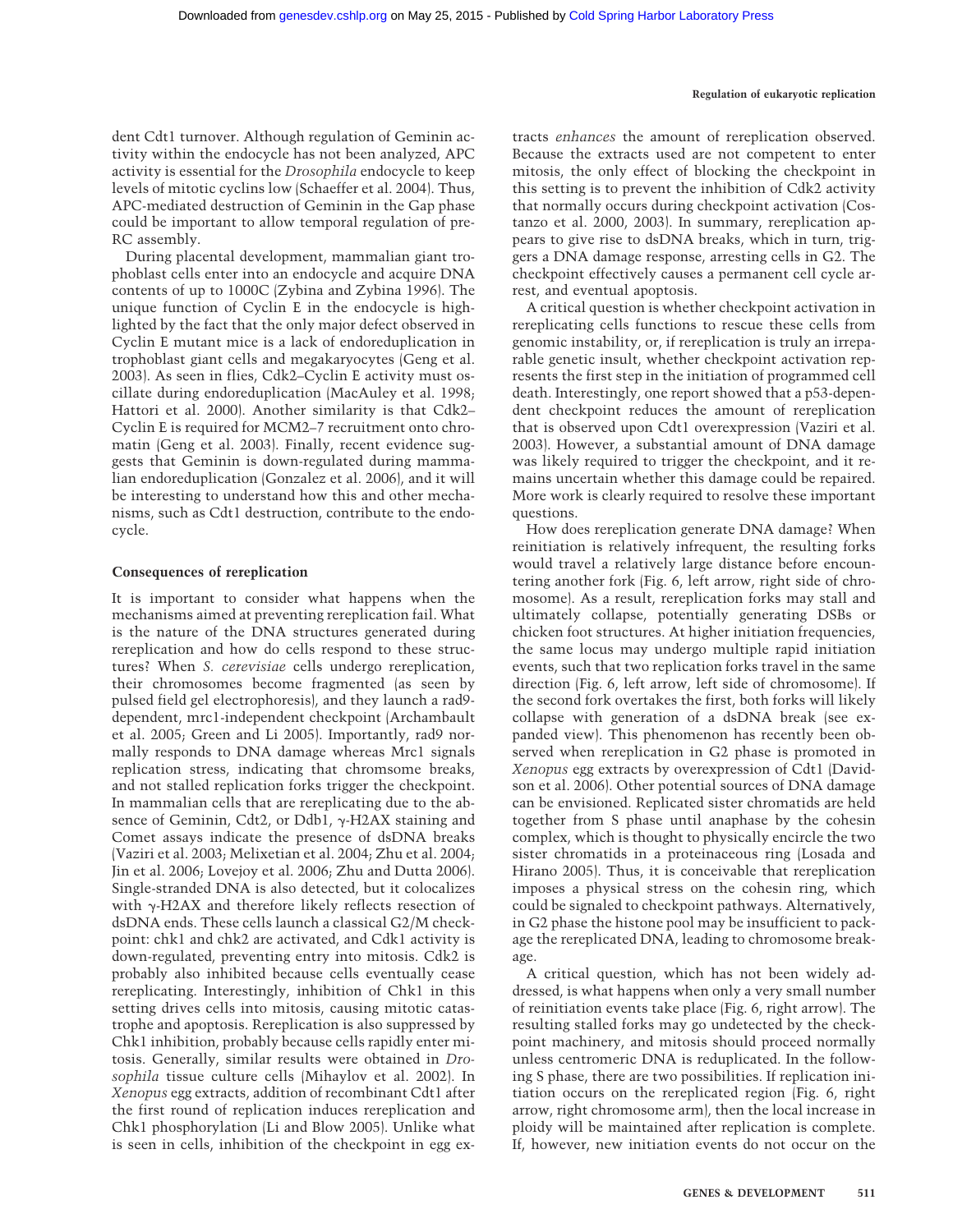**Figure 6.** Consequences of rereplication. (*Top*) After one normal round of DNA replication, different amounts of rereplication can occur. (*Left* arrow) During extensive rereplication, there is a significant probability that DNA replication will repeatedly initiate from the same site within a short time frame, which leads to the "bubble-within-a-bubble" structure shown on the left arm of the chromosome. If the younger DNA replication fork catches up with the older fork, double-stranded DNA breaks will arise, as shown in the expanded view. (*Right* arrow) When very low levels of rereplication take place, the rereplicated DNA can experience two fates as cells continue to cycle. First, as shown for the reinitiation bubble on the right arm, it will be propagated if, after mitosis and entry into the next S phase, DNA replication initiates on the rereplicated segment, and this will likely lead to recombination or chromosome fragmentation. Second, as shown for the reinitiation bubble on the left arm, it might be resolved in the subsequent S phase if it does not support replication initiation.

affected rereplicated segment, the problem might resolve itself (Fig. 6, right arrow, left chromosome arm). Therefore, it is tempting to speculate that cells have evolved a strategy to avoid replication initiation on regions that rereplicated in a pervious cell cycle, although it is not obvious how this might be accomplished. Because refiring of a small number of origins is likely to be the most common and most dangerous situation, it will be critical to understand the consequences of such subtle misregulation.

# **Rereplication and disease**

It is striking that no mutations in the components of pre-RCs, or in the regulatory pathways that govern their assembly, have been identified in hereditary human diseases (DePamphilis 2006). However, as one might expect, there are some hints that deregulation of the licensing system can cause cancer. Thus, overexpression of Cdt1 confers on NIH3T3 cells the ability to form tumors in mice (Arentson et al. 2002), and overexpression of Cdt1 in thymocytes enhances tumor formation in the absence of p53 (Seo et al. 2005). Moreover, Cdt1 is overexpressed in several human cancers (Karakaidos et al. 2004; Xouri et al. 2004). How high-level Cdt1 expression arises, whether it plays a causal role in cancer, and how it might promote cancer remains to be determined. It has also been suggested that overexpression of Cyclin E may contribute to cancer by restricting origin licensing (Ekholm-Reed et al. 2004). However, this model awaits further confirmation of the role of this kinase in regulating pre-RC assembly. In general, major defects in the regulation of DNA replication are expected to cause cell death. Therefore, developing methods to detect very limited DNA rereplication in individual cells is of paramount importance. Such approaches will likely be essential to identify and characterize naturally occurring mu-



tations in the licensing system and to understand their effects on genome stability and disease.

#### **Conclusions and outlook**

After an exciting decade of research, we now understand that eukaryotic cells regulate DNA replication via multiple mechanisms, all of which restrict access of the replicative DNA helicase to DNA from late G1 until the exit from mitosis. In budding yeast, a staggering array of overlapping pathways, all of them CDK dependent, conspire to block MCM2–7 chromatin binding. Some of these pathways, such as the proteolytic destruction of Cdc6 and the nuclear export of MCM2–7 are well understood, whereas others, such as the inhibition of ORC, remain obscure. Although the relative contributions of each pathway are uncertain, it is clear that several pathways are by themselves able to cause significant inhibition of rereplication, and that tight regulation results from the multiplicative effects of several mechanisms. An interesting question is what effect the ablation of individual inhibitory mechanisms has on rereplication.

With only one potential exception (worms), all metazoans utilize Geminin to prevent rereplication. Recently, PCNA-dependent Cdt1 destruction has emerged as a second, apparently universal mechanism to block licensing in S phase. The precise mechanism of how Cdt1 proteolysis is coupled to chromatin-bound PCNA, and whether this system is regulated by phosphorylation or other means, is an interesting topic for future study. Although the role of CDKs in preventing rereplication in metazoans is still unclear, and no pre-RC components have been clearly validated as targets, there is evidence that Cdk1 inhibits pre-RC formation late in the cell cycle. The role of Cdk2 in regulating rereplication during the mitotic cell cycle is even less certain, whereas it clearly blocks licensing during the endocycles. Ironi-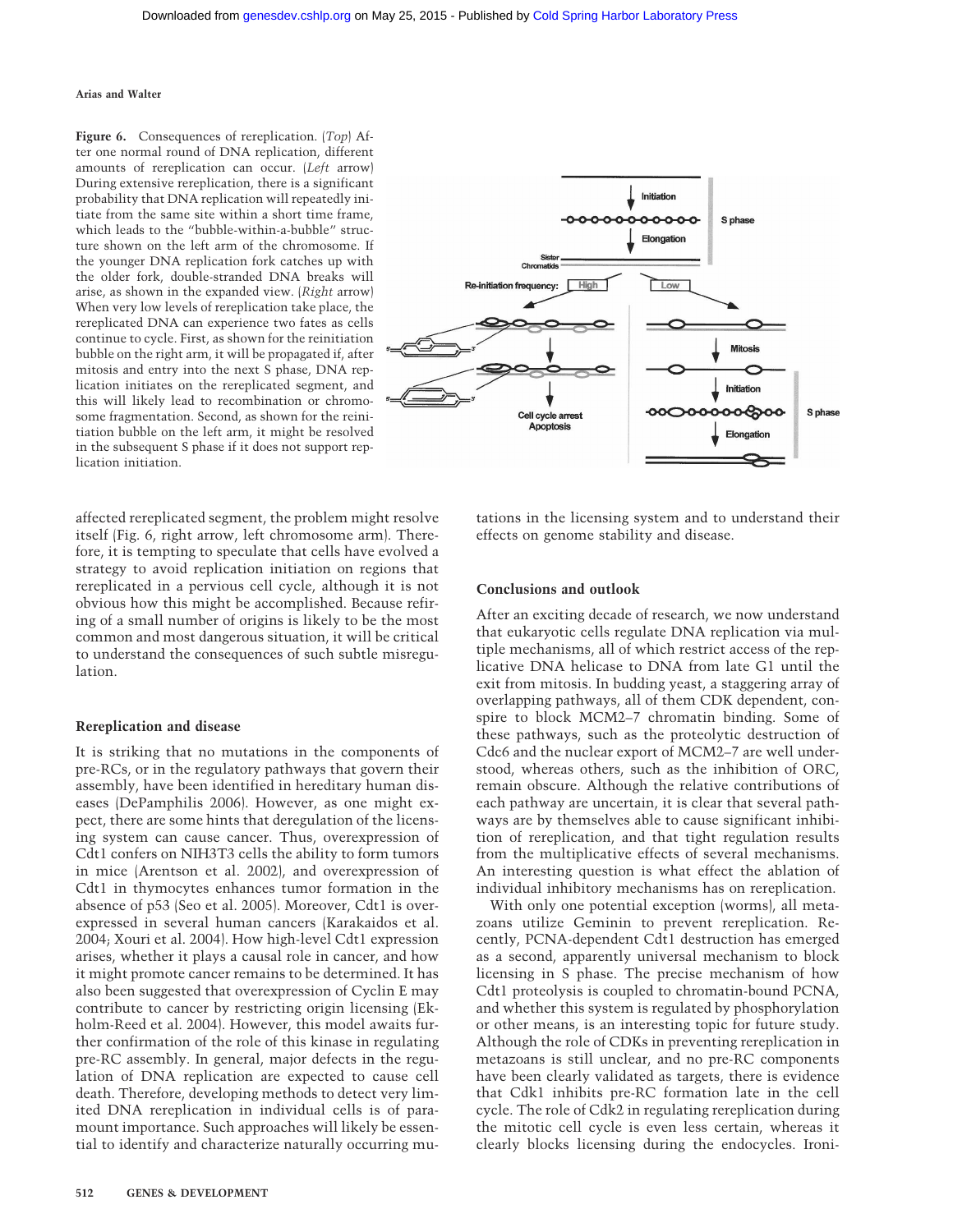cally, inducing rereplication by deregulating specific pre-RC components turned out to be much simpler in metazoans than in budding yeast. Thus, manipulations of single inhibitory mechanisms often cause massive rereplication. While this probably reflects the fact that multiple mechanisms target the same protein (Cdt1), we must consider the possibility that positive cross-talk between mechanisms causes catastrophic levels of rereplication when any one system is compromised. Why would evolution produce inhibitors of licensing that rely on each other for activity? Perhaps it is more advantageous to undergo massive rereplication, which induces cell death, than small amounts of rereplication, which could lead to heritable genomic instability. Even if they depend on each other, the existence of multiple pathways that inhibit pre-RC assembly is still advantageous, because under normal conditions, when all mechanisms are operational, they will cooperate to minimize relicensing. So far, there is no clear evidence of interdependent mechanisms, but testing this idea would require a thorough analysis of all known mechanisms under different conditions. A major challenge in the future is thus to carefully study the interplay of multiple inhibitory pathways in a single cell type.

#### **Acknowledgments**

We thank Joachim Li, Steve Bell, and Jonathan Millar for helpful discussions. E.E.A. was an HHMI predoctoral fellow. Our work on rereplication is supported by ACS grant 106201 to J.C.W.

#### **References**

- Abdurashidova, G., Danailov, M.B., Ochem, A., Triolo, G., Djeliova, V., Radulescu, S., Vindigni, A., Riva, S., and Falaschi, A. 2003. Localization of proteins bound to a replication origin of human DNA along the cell cycle. *EMBO J.* **22:** 4294– 4303.
- Alexandrow, M.G. and Hamlin, J.L. 2004. Cdc6 chromatin affinity is unaffected by serine-54 phosphorylation, S-phase progression, and overexpression of cyclin A. *Mol. Cell. Biol.* **24:** 1614–1627.
- Aparicio, O.M., Weinstein, D.M., and Bell, S.P. 1997. Components and dynamics of DNA replication complexes in *S. cerevisiae:* Redistribution of MCM proteins and Cdc45p during S phase. *Cell* **91:** 59–69.
- Araki, M., Wharton, R.P., Tang, Z., Yu, H., and Asano, M. 2003. Degradation of origin recognition complex large subunit by the anaphase-promoting complex in *Drosophila*. *EMBO J.* **22:** 6115–6126.
- Araki, M., Yu, H., and Asano, M. 2005. A novel motif governs APC-dependent degradation of *Drosophila* ORC1 in vivo. *Genes* & *Dev.* **19:** 2458–2465.
- Archambault, V., Ikui, A.E., Drapkin, B.J., and Cross, F.R. 2005. Disruption of mechanisms that prevent rereplication triggers a DNA damage response. *Mol. Cell. Biol.* **25:** 6707–6721.
- Arentson, E., Faloon, P., Seo, J., Moon, E., Studts, J.M., Fremont, D.H., and Choi, K. 2002. Oncogenic potential of the DNA replication licensing protein CDT1. *Oncogene* **21:** 1150– 1158.
- Arias, E.E. and Walter, J.C. 2004. Initiation of DNA replication in *Xenopus* egg extracts. *Front. Biosci.* **9:** 3029–3045.
- Arias, E.E. and Walter, J.C. 2005. Replication-dependent destruction of Cdt1 limits DNA replication to a single round per cell cycle in *Xenopus* egg extracts. *Genes* & *Dev.* **19:** 114–126.
- Arias, E.E. and Walter, J.C. 2006. PCNA functions as a molecular platform to trigger Cdt1 destruction and prevent re-replication. *Nat. Cell Biol.* **8:** 84–90.
- Ballabeni, A., Melixetian, M., Zamponi, R., Masiero, L., Marinoni, F., and Helin, K. 2004. Human Geminin promotes pre-RC formation and DNA replication by stabilizing CDT1 in mitosis. *EMBO J.* **23:** 3122–3132.
- Bartek, J., Lukas, C., and Lukas, J. 2004. Checking on DNA damage in S phase. *Nat. Rev. Mol. Cell Biol.* **5:** 792–804.
- Bates, S., Ryan, K.M., Phillips, A.C., and Vousden, K.H. 1998. Cell cycle arrest and DNA endoreduplication following p21Waf1/Cip1 expression. *Oncogene* **17:** 1691–1703.
- Bell, S.P. and Dutta, A. 2002. DNA replication in eukaryotic cells. *Annu. Rev. Biochem.* **71:** 333–374.
- Berthet, C., Aleem, E., Coppola, V., Tessarollo, L., and Kaldis, P. 2003. Cdk2 knockout mice are viable. *Curr. Biol.* **13:** 1775– 1785.
- Blow, J.J. 2001. New EMBO member's review: Control of chromosomal DNA replication in the early *Xenopus embryo*. *EMBO J.* **20:** 3293–3297.
- Blow, J.J. and Dutta, A. 2005. Preventing re-replication of chromosomal DNA. *Nat. Rev. Mol. Cell Biol.* **6:** 476–486.
- Blow, J.J. and Laskey, R.A. 1988. A role for the nuclear envelope in controlling DNA replication within the cell cycle. *Nature* **332:** 546–548.
- Bowers, J.L., Randell, J.C., Chen, S., and Bell, S.P. 2004. ATP hydrolysis by ORC catalyzes reiterative Mcm2–7 assembly at a defined origin of replication. *Mol. Cell* **16:** 967–978.
- Brewer, B.J. and Fangman, W.L. 1993. Initiation at closely spaced replication origins in a yeast chromosome. *Science* **262:** 1728–1731.
- Broek, D., Bartlett, R., Crawford, K., and Nurse, P. 1991. Involvement of p34cdc2 in establishing the dependency of S phase on mitosis. *Nature* **349:** 388–393.
- Calvi, B.R., Lilly, M.A., and Spradling, A.C. 1998. Cell cycle control of chorion gene amplification. *Genes* & *Dev.* **12:** 734–744.
- Cook, J.G., Chasse, D.A., and Nevins, J.R. 2004. The regulated association of Cdt1 with minichromosome maintenance proteins and Cdc6 in mammalian cells. *J. Biol. Chem.* **279:** 9625–9633.
- Correa-Bordes, J. and Nurse, P. 1995. p25rum1 orders S phase and mitosis by acting as an inhibitor of the p34cdc2 mitotic kinase. *Cell* **83:** 1001–1009.
- Costanzo, V., Robertson, K., Ying, C.Y., Kim, E., Avvedimento, E., Gottesman, M., Grieco, D., and Gautier, J. 2000. Reconstitution of an ATM-dependent checkpoint that inhibits chromosomal DNA replication following DNA damage. *Mol. Cell* **6:** 649–659.
- Costanzo, V., Shechter, D., Lupardus, P.J., Cimprich, K.A., Gottesman, M., and Gautier, J. 2003. An ATR- and Cdc7 dependent DNA damage checkpoint that inhibits initiation of DNA replication. *Mol. Cell* **11:** 203–213.
- Coverley, D., Wilkinson, H.R., and Downes, C.S. 1996. A protein kinase-dependent block to reinitiation of DNA replication in G2 phase in mammalian cells. *Exp. Cell Res.* **225:** 294–300.
- Coverley, D., Wilkinson, H.R., Madine, M.A., Mills, A.D., and Laskey, R.A. 1998. Protein kinase inhibition in G2 causes mammalian Mcm proteins to reassociate with chromatin and restores ability to replicate. *Exp. Cell Res.* **238:** 63–69.
- Coverley, D., Pelizon, C., Trewick, S., and Laskey, R.A. 2000.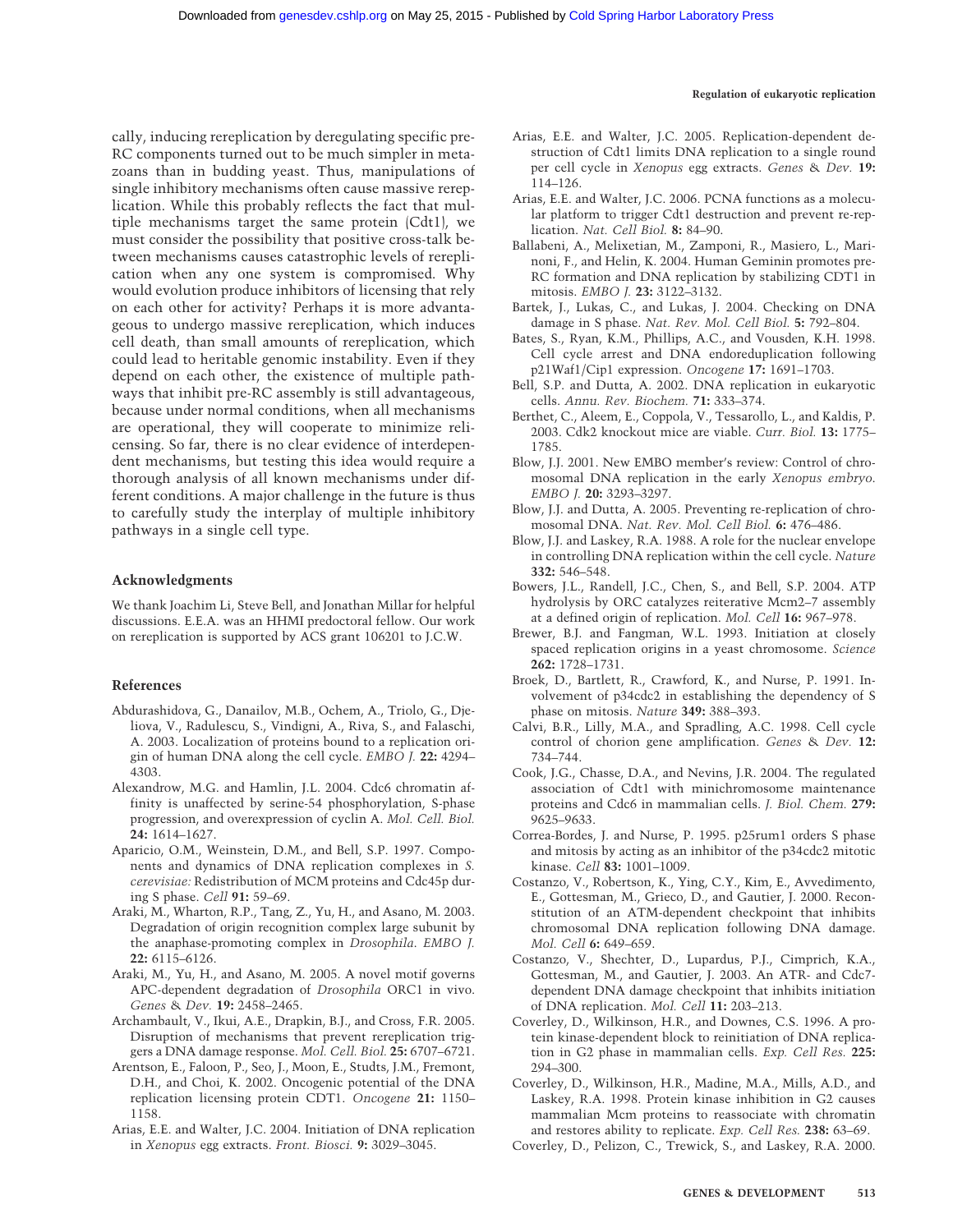Chromatin-bound Cdc6 persists in S and G(2) phases in human cells, while soluble Cdc6 is destroyed in a cyclin A–cdk2 dependent process. *J. Cell Sci.* **113:** 1929–1938.

- Cvetic, C. and Walter, J.C. 2005. Eukaryotic origins of DNA replication: Could you please be more specific? *Semin. Cell Dev. Biol.* **16:** 343–353.
- Dahmann, C., Diffley, J.F., and Nasmyth, K.A. 1995. S-phasepromoting cyclin-dependent kinases prevent re-replication by inhibiting the transition of replication origins to a prereplicative state. *Curr. Biol.* **5:** 1257–1269.
- Davidson, I.F., Li, A., and Blow, J.J. 2006. Deregulated replication licensing causes DNA fragmentation consistent with head-to-tail fork collision. *Mol. Cell* **24:** 433–443.
- DePamphilis, M.L. 2005. Cell cycle dependent regulation of the origin recognition complex. *Cell Cycle* **4:** 70–79.
- DePamphilis, M.L. 2006. *DNA replication and human disease.* Cold Spring Harbor Laboratory Press, Cold Spring Harbor, NY.
- Dhar, S.K., Yoshida, K., Machida, Y., Khaira, P., Chaudhuri, B., Wohlschlegel, J.A., Leffak, M., Yates, J., and Dutta, A. 2001. Replication from oriP of Epstein-Barr virus requires human ORC and is inhibited by geminin. *Cell* **106:** 287–296.
- Diffley, J.F. 1996. Once and only once upon a time: Specifying and regulating origins of DNA replication in eukaryotic cells. *Genes* & *Dev.* **10:** 2819–2830.
- Diffley, J.F. 2004. Regulation of early events in chromosome replication. *Curr. Biol.* **14:** R778–R786.
- Diffley, J.F., Cocker, J.H., Dowell, S.J., and Rowley, A. 1994. Two steps in the assembly of complexes at yeast replication origins in vivo. *Cell* **78:** 303–316.
- Donaldson, A.D. 2000. The yeast mitotic cyclin Clb2 cannot substitute for S phase cyclins in replication origin firing. *EMBO Rep.* **1:** 507–512.
- Donovan, S., Harwood, J., Drury, L.S., and Diffley, J.F. 1997. Cdc6p-dependent loading of Mcm proteins onto pre-replicative chromatin in budding yeast. *Proc. Natl. Acad. Sci.* **94:** 5611–5616.
- Drury, L.S., Perkins, G., and Diffley, J.F. 1997. The Cdc4/34/53 pathway targets Cdc6p for proteolysis in budding yeast. *EMBO J.* **16:** 5966–5976.
- Drury, L.S., Perkins, G., and Diffley, J.F. 2000. The cyclin-dependent kinase Cdc28p regulates distinct modes of Cdc6p proteolysis during the budding yeast cell cycle. *Curr. Biol.* **10:** 231–240.
- Duncker, B.P., Pasero, P., Braguglia, D., Heun, P., Weinreich, M., and Gasser, S.M. 1999. Cyclin B–cdk1 kinase stimulates ORC- and Cdc6-independent steps of semiconservative plasmid replication in yeast nuclear extracts. *Mol. Cell. Biol.* **19:** 1226–1241.
- Edgar, B.A. and Orr-Weaver, T.L. 2001. Endoreplication cell cycles: More for less. *Cell* **105:** 297–306.
- Edwards, M.C., Tutter, A.V., Cvetic, C., Gilbert, C.H., Prokhorova, T.A., and Walter, J.C. 2002. MCM2–7 complexes bind chromatin in a distributed pattern surrounding ORC in *Xenopus* egg extracts. *J. Biol. Chem.* **277:** 33049–33057.
- Ekholm-Reed, S., Mendez, J., Tedesco, D., Zetterberg, A., Stillman, B., and Reed, S.I. 2004. Deregulation of cyclin E in human cells interferes with prereplication complex assembly. *J. Cell Biol.* **165:** 789–800.
- Ferenbach, A., Li, A., Brito-Martins, M., and Blow, J.J. 2005. Functional domains of the *Xenopus* replication licensing factor Cdt1. *Nucleic Acids Res.* **33:** 316–324.
- Findeisen, M., El Denary, M., Kapitza, T., Graf, R., and Strausfeld, U. 1999. Cyclin A-dependent kinase activity affects chromatin binding of ORC, Cdc6, and MCM in egg extracts of *Xenopus laevis*. *Eur. J. Biochem.* **264:** 415–426.
- Follette, P.J., Duronio, R.J., and O'Farrell, P.H. 1998. Fluctuations in cyclin E levels are required for multiple rounds of endocycle S phase in *Drosophila*. *Curr. Biol.* **8:** 235–238.
- Fujita, M., Yamada, C., Tsurumi, T., Hanaoka, F., Matsuzawa, K., and Inagaki, M. 1998. Cell cycle- and chromatin binding state-dependent phosphorylation of human MCM heterohexameric complexes. A role for cdc2 kinase. *J. Biol. Chem.* **273:** 17095–17101.
- Gambus, A., Jones, R.C., Sanchez-Diaz, A., Kanemaki, M., van Deursen, F., Edmondson, R.D., and Labib, K. 2006. GINS maintains association of Cdc45 with MCM in replisome progression complexes at eukaryotic DNA replication forks. *Nat. Cell Biol.* **8:** 358–366.
- Geng, Y., Yu, Q., Sicinska, E., Das, M., Schneider, J.E., Bhattacharya, S., Rideout, W.M., Bronson, R.T., Gardner, H., and Sicinski, P. 2003. Cyclin E ablation in the mouse. *Cell* **114:** 431–443.
- Gillespie, P.J., Li, A., and Blow, J.J. 2001. Reconstitution of licensed replication origins on *Xenopus* sperm nuclei using purified proteins. *BMC Biochem.* **2:** 15.
- Gonzalez, M.A., Tachibana, K.E., Adams, D.J., van der Weyden, L., Hemberger, M., Coleman, N., Bradley, A., and Laskey, R.A. 2006. Geminin is essential to prevent endoreduplication and to form pluripotent cells during mammalian development. *Genes* & *Dev.* **20:** 1880–1884.
- Gopalakrishnan, V., Simancek, P., Houchens, C., Snaith, H.A., Frattini, M.G., Sazer, S., and Kelly, T.J. 2001. Redundant control of rereplication in fission yeast. *Proc. Natl. Acad. Sci.* **98:** 13114–13119.
- Green, B.M. and Li, J.J. 2005. Loss of rereplication control in *Saccharomyces cerevisiae* results in extensive DNA damage. *Mol. Biol. Cell* **16:** 421–432.
- Green, B.M., Morreale, R.J., Ozaydin, B., Derisi, J.L., and Li, J.J. 2006. Genome-wide mapping of DNA synthesis in *Saccharomyces cerevisiae* reveals that mechanisms preventing reinitiation of DNA replication are not redundant. *Mol. Biol. Cell* **17:** 2401–2414.
- Harvey, K.J. and Newport, J. 2003. Metazoan origin selection: Origin recognition complex chromatin binding is regulated by CDC6 recruitment and ATP hydrolysis. *J. Biol. Chem.* **278:** 48524–48528.
- Hattori, N., Davies, T.C., Anson-Cartwright, L., and Cross, J.C. 2000. Periodic expression of the cyclin-dependent kinase inhibitor p57(Kip2) in trophoblast giant cells defines a G2-like gap phase of the endocycle. *Mol. Biol. Cell* **11:** 1037–1045.
- Hayles, J., Fisher, D., Woollard, A., and Nurse, P. 1994. Temporal order of S phase and mitosis in fission yeast is determined by the state of the p34cdc2–mitotic B cyclin complex. *Cell* **78:** 813–822.
- Higa, L.A., Mihaylov, I.S., Banks, D.P., Zheng, J., and Zhang, H. 2003. Radiation-mediated proteolysis of CDT1 by CUL4- ROC1 and CSN complexes constitutes a new checkpoint. *Nat. Cell Biol.* **5:** 1008–1015.
- Higa, L.A., Banks, D., Wu, M., Kobayashi, R., Sun, H., and Zhang, H. 2006. L2DTL/CDT2 interacts with the CUL4/ DDB1 complex and PCNA and regulates CDT1 proteolysis in response to DNA damage. *Cell Cycle* **5:** 1675–1680.
- Hodgson, B., Li, A., Tada, S., and Blow, J.J. 2002. Geminin becomes activated as an inhibitor of Cdt1/RLF-B following nuclear import. *Curr. Biol.* **12:** 678–683.
- Hu, J. and Xiong, Y. 2006. An evolutionarily conserved function of proliferating cell nuclear antigen for cdt1 degradation by the cul4–ddb1 ubiquitin ligase in response to DNA damage. *J. Biol. Chem.* **281:** 3753–3756.
- Hu, J., McCall, C.M., Ohta, T., and Xiong, Y. 2004. Targeted ubiquitination of CDT1 by the DDB1–CUL4A–ROC1 ligase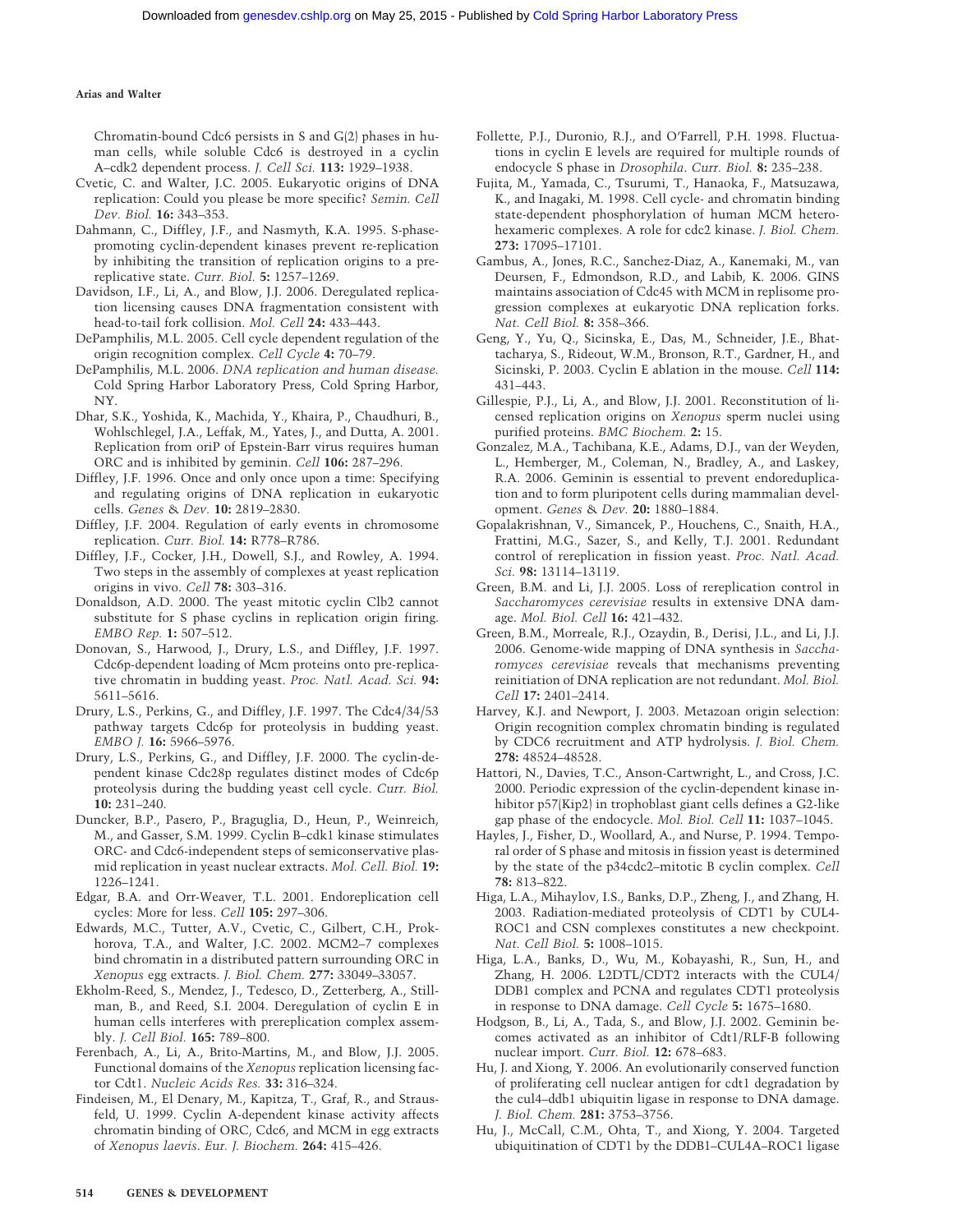in response to DNA damage. *Nat. Cell Biol.* **6:** 1003–1009.

- Hua, X.H. and Newport, J. 1998. Identification of a preinitiation step in DNA replication that is independent of origin recognition complex and cdc6, but dependent on cdk2. *J. Cell Biol.* **140:** 271–281.
- Hua, X.H., Yan, H., and Newport, J. 1997. A role for Cdk2 kinase in negatively regulating DNA replication during S phase of the cell cycle. *J. Cell Biol.* **137:** 183–192.
- Hyrien, O., Marheineke, K., and Goldar, A. 2003. Paradoxes of eukaryotic DNA replication: MCM proteins and the random completion problem. *Bioessays* **25:** 116–125.
- Itzhaki, J.E., Gilbert, C.S., and Porter, A.C. 1997. Construction by gene targeting in human cells of a 'conditional' CDC2 mutant that rereplicates its DNA. *Nat. Genet.* **15:** 258–265.
- Jallepalli, P.V., Brown, G.W., Muzi-Falconi, M., Tien, D., and Kelly, T.J. 1997. Regulation of the replication initiator protein p65cdc18 by CDK phosphorylation. *Genes* & *Dev.* **11:** 2767–2779.
- Jiang, W., Wells, N.J., and Hunter, T. 1999. Multistep regulation of DNA replication by Cdk phosphorylation of HsCdc6. *Proc. Natl. Acad. Sci.* **96:** 6193–6198.
- Jin, J., Arias, E.E., Chen, J., Harper, J.W., and Walter, J.C. 2006. A Family of diverse Cul4–Ddb1-interacting proteins includes Cdt2, which is required for S phase destruction of the replication factor Cdt1. *Mol. Cell* **23:** 709–721.
- Karakaidos, P., Taraviras, S., Vassiliou, L.V., Zacharatos, P., Kastrinakis, N.G., Kougiou, D., Kouloukoussa, M., Nishitani, H., Papavassiliou, A.G., Lygerou, Z., et al. 2004. Overexpression of the replication licensing regulators hCdt1 and hCdc6 characterizes a subset of non-small-cell lung carcinomas: Synergistic effect with mutant p53 on tumor growth and chromosomal instability—Evidence of E2F-1 transcriptional control over hCdt1. *Am. J. Pathol.* **165:** 1351–1365.
- Kerns, S.L., Torke, S.J., Benjamin, J.M., and McGarry, T.J. 2006. Geminin prevents re-replication during *Xenopus* development. *J. Biol. Chem.* DOI: doi/10.1074/jbc.M609289200.
- Kim, Y. and Kipreos, E.T. 2006. The *C. elegans* replication licensing factor CDT-1 is targeted for degradation by the CUL-4/DDB-1 complex. *Mol. Cell Biol.* DOI: 10.1128/ MCB.00736-06.
- Kominami, K. and Toda, T. 1997. Fission yeast WD-repeat protein pop1 regulates genome ploidy through ubiquitin-proteasome-mediated degradation of the CDK inhibitor Rum1 and the S-phase initiator Cdc18. *Genes* & *Dev.* **11:** 1548–1560.
- Kubota, Y., Takase, Y., Komori, Y., Hashimoto, Y., Arata, T., Kamimura, Y., Araki, H., and Takisawa, H. 2003. A novel ring-like complex of *Xenopus* proteins essential for the initiation of DNA replication. *Genes* & *Dev.* **17:** 1141–1152.
- Kulartz, M. and Knippers, R. 2004. The replicative regulator protein geminin on chromatin in the HeLa cell cycle. *J. Biol. Chem.* **279:** 41686–41694.
- Labib, K., Diffley, J.F., and Kearsey, S.E. 1999. G1-phase and B-type cyclins exclude the DNA-replication factor Mcm4 from the nucleus. *Nat. Cell Biol.* **1:** 415–422.
- Labib, K., Tercero, J.A., and Diffley, J.F. 2000. Uninterrupted MCM2–7 function required for DNA replication fork progression. *Science* **288:** 1643–1647.
- Ladenburger, E.M., Keller, C., and Knippers, R. 2002. Identification of a binding region for human origin recognition complex proteins 1 and 2 that coincides with an origin of DNA replication. *Mol. Cell. Biol.* **22:** 1036–1048.
- Lee, L.A. and Orr-Weaver, T.L. 2003. Regulation of cell cycles in *Drosophila* development: Intrinsic and extrinsic cues. *Annu. Rev. Genet.* **37:** 545–578.
- Lee, C., Hong, B., Choi, J.M., Kim, Y., Watanabe, S., Ishimi, Y., Enomoto, T., Tada, S., Kim, Y., and Cho, Y. 2004. Structural

basis for inhibition of the replication licensing factor Cdt1 by geminin. *Nature* **430:** 913–917.

- Li, A. and Blow, J.J. 2004. Non-proteolytic inactivation of geminin requires CDK-dependent ubiquitination. *Nat. Cell Biol.* **6:** 260–267.
- Li, A. and Blow, J.J. 2005. Cdt1 downregulation by proteolysis and geminin inhibition prevents DNA re-replication in *Xenopus*. *EMBO J.* **24:** 395–404.
- Li, C.J. and DePamphilis, M.L. 2002. Mammalian Orc1 protein is selectively released from chromatin and ubiquitinated during the S-to-M transition in the cell division cycle. *Mol. Cell. Biol.* **22:** 105–116.
- Li, X., Zhao, Q., Liao, R., Sun, P., and Wu, X. 2003. The SCF- (Skp2) ubiquitin ligase complex interacts with the human replication licensing factor Cdt1 and regulates Cdt1 degradation. *J. Biol. Chem.* **278:** 30854–30858.
- Li, C.J., Vassilev, A., and DePamphilis, M.L. 2004. Role for Cdk1 (Cdc2)/cyclin A in preventing the mammalian origin recognition complex's largest subunit (Orc1) from binding to chromatin during mitosis. *Mol. Cell. Biol.* **24:** 5875–5886.
- Liku, M.E., Nguyen, V.Q., Rosales, A.W., Irie, K., and Li, J.J. 2005. CDK phosphorylation of a novel NLS–NES module distributed between two subunits of the Mcm2–7 complex prevents chromosomal rereplication. *Mol. Biol. Cell* **16:** 5026–5039.
- Lilly, M.A. and Spradling, A.C. 1996. The *Drosophila* endocycle is controlled by Cyclin E and lacks a checkpoint ensuring S-phase completion. *Genes* & *Dev.* **10:** 2514–2526.
- Liu, E., Li, X., Yan, F., Zhao, Q., and Wu, X. 2004. Cyclindependent kinases phosphorylate human Cdt1 and induce its degradation. *J. Biol. Chem.* **279:** 17283–17288.
- Lopez Girona, A., Mondesert, O., Leatherwood, J., and Russell, P. 1998. Negative regulation of Cdc18 DNA replication protein by Cdc2. *Mol. Biol. Cell* **9:** 63–73.
- Lorca, T., Castro, A., Martinez, A.M., Vigneron, S., Morin, N., Sigrist, S., Lehner, C., Doree, M., and Labbe, J.C. 1998. Fizzy is required for activation of the APC/cyclosome in *Xenopus* egg extracts. *EMBO J.* **17:** 3565–3575.
- Losada, A. and Hirano, T. 2005. Dynamic molecular linkers of the genome: The first decade of SMC proteins. *Genes* & *Dev.* **19:** 1269–1287.
- Lovejoy, C.A., Lock, K., Yenamandra, A., and Cortez, D. 2006. DDB1 maintains genome integrity through regulation of Cdt1. *Mol. Cell. Biol.* **26:** 7977–7990.
- Lutzmann, M., Maiorano, D., and Mechali, M. 2006. A Cdt1– geminin complex licenses chromatin for DNA replication and prevents rereplication during S phase in *Xenopus*. *EMBO J.* **25:** 5764–5774.
- MacAuley, A., Cross, J.C., and Werb, Z. 1998. Reprogramming the cell cycle for endoreduplication in rodent trophoblast cells. *Mol. Biol. Cell* **9:** 795–807.
- Machida, Y.J. and Dutta, A. 2007. The APC/C inhibitor, Emi1, is essential for prevention of rereplication. *Genes* & *Dev.* **21:** 184–194.
- Madine, M.A., Khoo, C.Y., Mills, A.D., and Laskey, R.A. 1995a. MCM3 complex required for cell cycle regulation of DNA replication in vertebrate cells. *Nature* **375:** 421–424.
- Madine, M.A., Khoo, C.Y., Mills, A.D., Mushal, C., and Laskey, R.A. 1995b. The nuclear envelope prevents reinitiation of replication by regulating the binding of MCM3 to chromatin in *Xenopus* egg extracts. *Curr. Biol.* **5:** 1270–1279.
- Maga, G. and Hubscher, U. 2003. Proliferating cell nuclear antigen (PCNA): A dancer with many partners. *J. Cell Sci.* **116:** 3051–3060.
- Mahbubani, H.M., Chong, J.P., Chevalier, S., Thommes, P., and Blow, J.J. 1997. Cell cycle regulation of the replication li-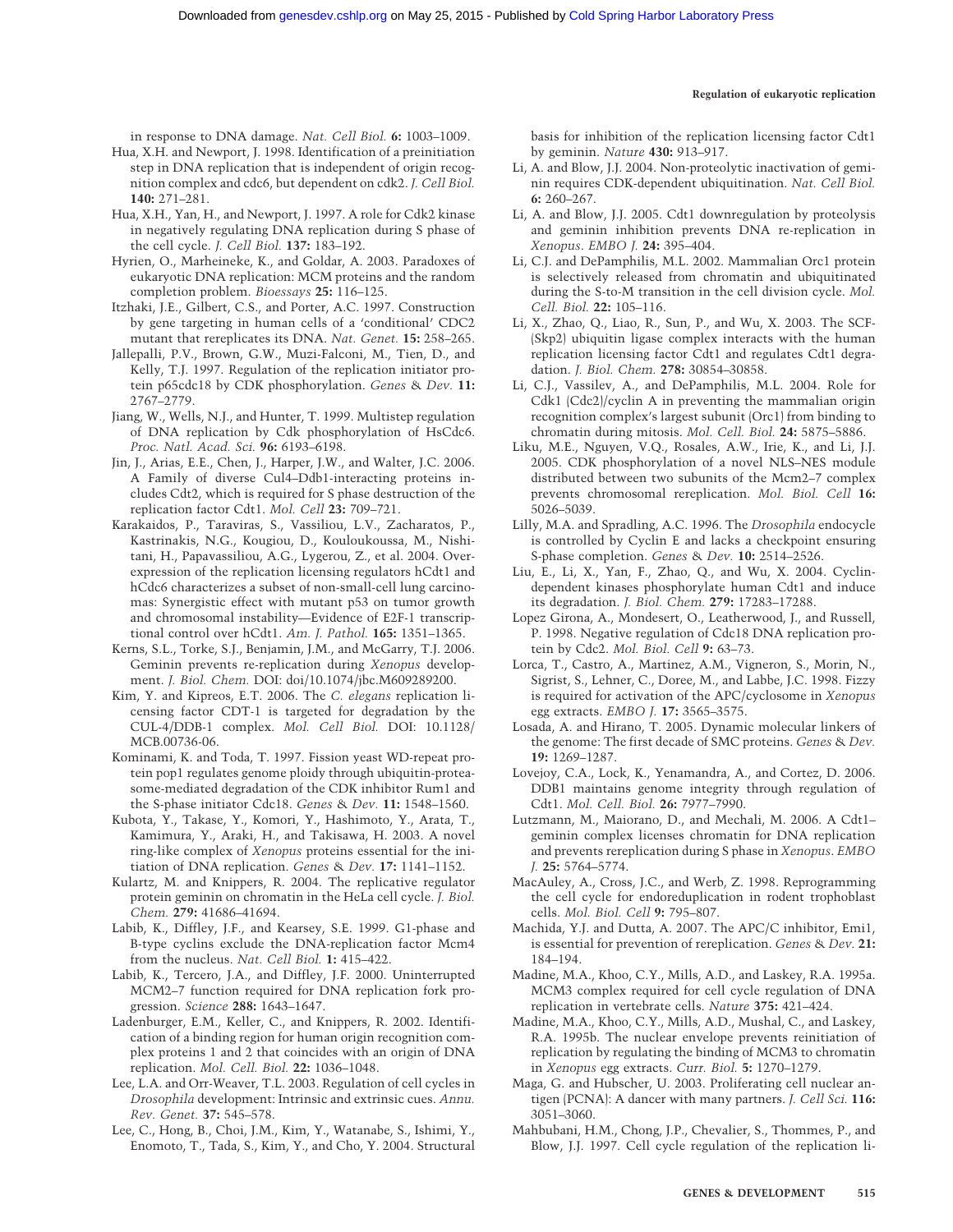censing system: Involvement of a Cdk-dependent inhibitor. *J. Cell Biol.* **136:** 125–135.

- Mailand, N. and Diffley, J.F. 2005. CDKs promote DNA replication origin licensing in human cells by protecting Cdc6 from APC/C-dependent proteolysis. *Cell* **122:** 915–926.
- Maiorano, D., Moreau, J., and Mechali, M. 2000. XCDT1 is required for the assembly of pre-replicative complexes in *Xenopus laevis*. *Nature* **404:** 622–625.
- Maiorano, D., Rul, W., and Mechali, M. 2004. Cell cycle regulation of the licensing activity of Cdt1 in *Xenopus laevis*. *Exp. Cell Res.* **295:** 138–149.
- Maiorano, D., Krasinska, L., Lutzmann, M., and Mechali, M. 2005. Recombinant Cdt1 induces rereplication of G2 nuclei in *Xenopus* egg extracts. *Curr. Biol.* **15:** 146–153.
- Masai, H., Taniyama, C., Ogino, K., Matsui, E., Kakusho, N., Matsumoto, S., Kim, J.M., Ishii, A., Tanaka, T., Kobayashi, T., et al. 2006. Phosphorylation of MCM4 by CDC7 kinase facilitates its interaction with CDC45 on the chromatin. *J. Biol. Chem.* 281**:** 39249–39261.
- Masuda, T., Mimura, S., and Takisawa, H. 2003. CDK- and Cdc45-dependent priming of the MCM complex on chromatin during S-phase in *Xenopus* egg extracts: Possible activation of MCM helicase by association with Cdc45. *Genes Cells* **8:** 145–161.
- Masumoto, H., Muramatsu, S., Kamimura, Y., and Araki, H. 2002. S-Cdk-dependent phosphorylation of Sld2 essential for chromosomal DNA replication in budding yeast. *Nature* **415:** 651–655.
- May, N.R., Thomer, M., Murnen, K.F., and Calvi, B.R. 2005. Levels of the origin-binding protein Double parked and its inhibitor Geminin increase in response to replication stress. *J. Cell Sci.* **118:** 4207–4217.
- McGarry, T.J. 2002. Geminin deficiency causes a Chk1-dependent G2 arrest in *Xenopus*. *Mol. Biol. Cell* **13:** 3662–3671.
- McGarry, T.J. and Kirschner, M.W. 1998. Geminin, an inhibitor of DNA replication, is degraded during mitosis. *Cell* **93:** 1043–1053.
- McNairn, A.J. and Gilbert, D.M. 2005. Overexpression of ORC subunits and increased ORC–chromatin association in transformed mammalian cells. *J. Cell. Biochem.* **96:** 879–887.
- McNairn, A.J., Okuno, Y., Misteli, T., and Gilbert, D.M. 2005. Chinese hamster ORC subunits dynamically associate with chromatin throughout the cell-cycle. *Exp. Cell Res.* **308:** 345–356.
- Melixetian, M., Ballabeni, A., Masiero, L., Gasparini, P., Zamponi, R., Bartek, J., Lukas, J., and Helin, K. 2004. Loss of Geminin induces rereplication in the presence of functional p53. *J. Cell Biol.* **165:** 473–482.
- Mendez, J. and Stillman, B. 2000. Chromatin association of human origin recognition complex, Cdc6, and minichromosome maintenance proteins during the cell cycle: Assembly of prereplication complexes in late mitosis. *Mol. Cell. Biol.* **20:** 8602–8612.
- Mendez, J. and Stillman, B. 2003. Perpetuating the double helix: Molecular machines at eukaryotic DNA replication origins. *Bioessays* **25:** 1158–1167.
- Mendez, J., Zou-Yang, X.H., Kim, S.Y., Hidaka, M., Tansey, W.P., and Stillman, B. 2002. Human origin recognition complex large subunit is degraded by ubiquitin-mediated proteolysis after initiation of DNA replication. *Mol. Cell* **9:** 481– 491.
- Mihaylov, I.S., Kondo, T., Jones, L., Ryzhikov, S., Tanaka, J., Zheng, J., Higa, L.A., Minamino, N., Cooley, L., and Zhang, H. 2002. Control of DNA replication and chromosome ploidy by geminin and cyclin A. *Mol. Cell. Biol.* **22:** 1868– 1880.
- Mimura, S., Seki, T., Tanaka, S., and Diffley, J.F. 2004. Phosphorylation-dependent binding of mitotic cyclins to Cdc6 contributes to DNA replication control. *Nature* **431:** 1118– 1123.
- Moldovan, G.L., Pfander, B., and Jentsch, S. 2006. PCNA controls establishment of sister chromatid cohesion during S phase. *Mol. Cell* **23:** 723–732.
- Moll, T., Tebb, G., Surana, U., Robitsch, H., and Nasmyth, K. 1991. The role of phosphorylation and the CDC28 protein kinase in cell cycle-regulated nuclear import of the *S. cerevisiae* transcription factor SWI5. *Cell* **66:** 743–758.
- Morgan, D.O. 2007. *The cell cycle*. New Science Press Ltd, London.
- Moyer, S.E., Lewis, P.W., and Botchan, M.R. 2006. Isolation of the Cdc45/Mcm2–7/GINS (CMG) complex, a candidate for the eukaryotic DNA replication fork helicase. *Proc. Natl. Acad. Sci.* **103:** 10236–10241.
- Muzi Falconi, M., Brown, G.W., and Kelly, T.J. 1996. cdc18<sup>+</sup> regulates initiation of DNA replication in *Schizosaccharomyces pombe*. *Proc. Natl. Acad. Sci.* **93:** 1566–1570.
- Nguyen, V.Q., Co, C., Irie, K., and Li, J.J. 2000. Clb/Cdc28 kinases promote nuclear export of the replication initiator proteins Mcm2–7. *Curr. Biol.* **10:** 195–205.
- Nguyen, V.Q., Co, C., and Li, J.J. 2001. Cyclin-dependent kinases prevent DNA re-replication through multiple mechanisms. *Nature* **411:** 1068–1073.
- Nishitani, H. and Nurse, P. 1995. p65cdc18 plays a major role controlling the initiation of DNA replication in fission yeast. *Cell* **83:** 397–405.
- Nishitani, H., Lygerou, Z., Nishimoto, T., and Nurse, P. 2000. The Cdt1 protein is required to license DNA for replication in fission yeast. *Nature* **404:** 625–628.
- Nishitani, H., Taraviras, S., Lygerou, Z., and Nishimoto, T. 2001. The human licensing factor for DNA replication Cdt1 accumulates in G1 and is destabilized after initiation of Sphase. *J. Biol. Chem.* **276:** 44905–44911.
- Nishitani, H., Lygerou, Z., and Nishimoto, T. 2004. Proteolysis of DNA replication licensing factor Cdt1 in S-phase is performed independently of Geminin through its N-terminal region. *J. Biol. Chem.* **279:** 30807–30816.
- Nishitani, H., Sugimoto, N., Roukos, V., Nakanishi, Y., Saijo, M., Obuse, C., Tsurimoto, T., Nakayama, K.I., Nakayama, K., Fujita, M., et al. 2006. Two E3 ubiquitin ligases, SCF-Skp2 and DDB1-Cul4, target human Cdt1 for proteolysis. *EMBO J.* **25:** 1126–1136.
- Oehlmann, M., Score, A.J., and Blow, J.J. 2004. The role of Cdc6 in ensuring complete genome licensing and S phase checkpoint activation. *J. Cell Biol.* **165:** 181–190.
- Okuno, Y., McNairn, A.J., den Elzen, N., Pines, J., and Gilbert, D.M. 2001. Stability, chromatin association and functional activity of mammalian pre-replication complex proteins during the cell cycle. *EMBO J.* **20:** 4263–4277.
- Oshiro, G., Owens, J.C., Shellman, Y., Sclafani, R.A., and Li, J.J. 1999. Cell cycle control of Cdc7p kinase activity through regulation of Dbf4p stability. *Mol. Cell. Biol.* **19:** 4888–4896.
- Pacek, M. and Walter, J.C. 2004. A requirement for MCM7 and Cdc45 in chromosome unwinding during eukaryotic DNA replication. *EMBO J.* **23:** 3667–3676.
- Pacek, M., Tutter, A.V., Kubota, Y., Takisawa, H., and Walter, J.C. 2006. Localization of MCM2–7, Cdc45, and GINS to the site of DNA unwinding during eukaryotic DNA replication. *Mol. Cell* **21:** 581–587.
- Perkins, G. and Diffley, J.F. 1998. Nucleotide-dependent prereplicative complex assembly by Cdc6p, a homolog of eukaryotic and prokaryotic clamp-loaders. *Mol. Cell* **2:** 23–32.
- Perkins, G., Drury, L.S., and Diffley, J.F. 2001. Separate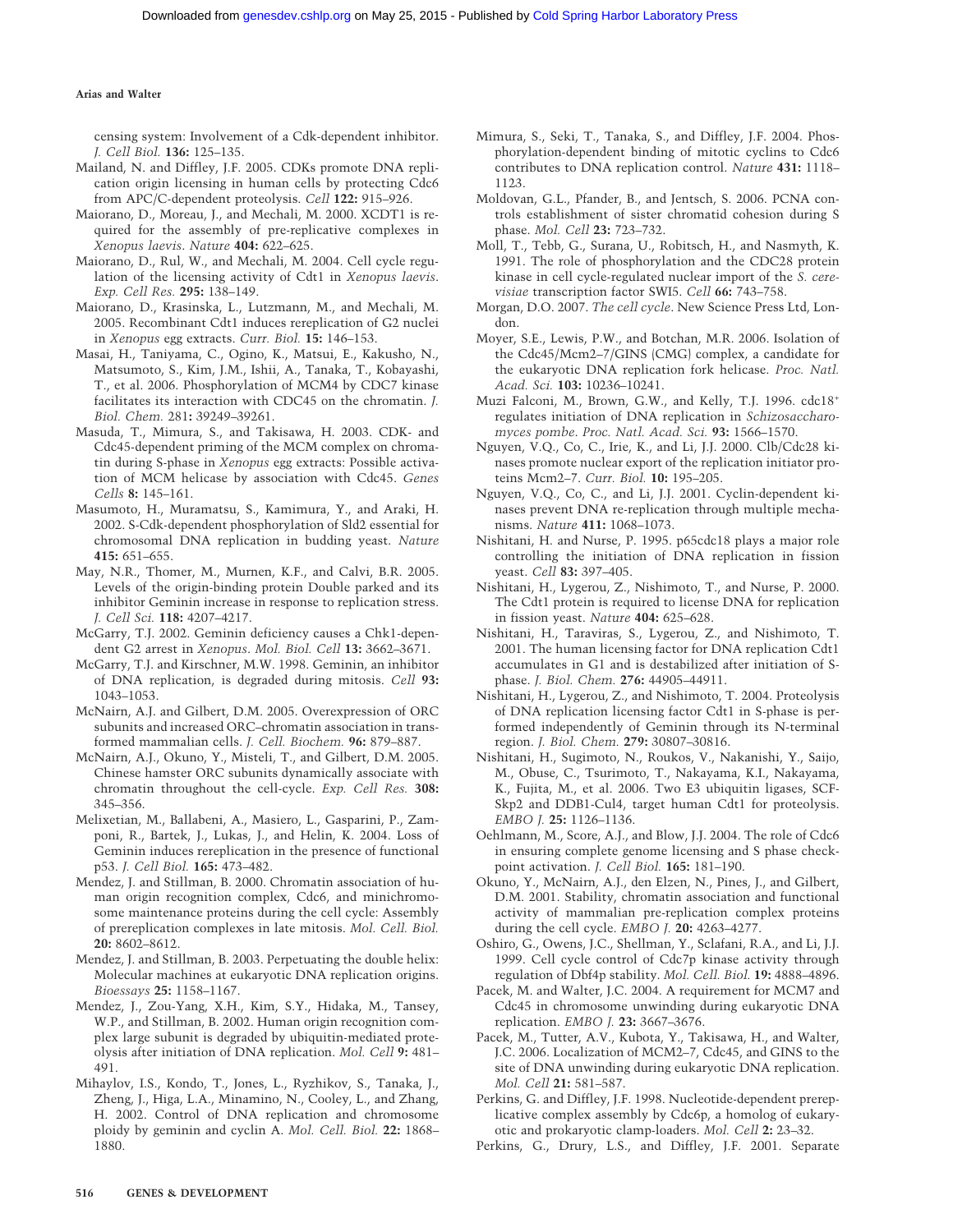SCF(CDC4) recognition elements target Cdc6 for proteolysis in S phase and mitosis. *EMBO J.* **20:** 4836–4845.

- Petersen, B.O., Lukas, J., Sorensen, C.S., Bartek, J., and Helin, K. 1999. Phosphorylation of mammalian CDC6 by cyclin A/CDK2 regulates its subcellular localization. *EMBO J.* **18:** 396–410.
- Petersen, B.O., Wagener, C., Marinoni, F., Kramer, E.R., Melixetian, M., Denchi, E.L., Gieffers, C., Matteucci, C., Peters, J.M., and Helin, K. 2000. Cell cycle- and cell growth-regulated proteolysis of mammalian CDC6 is dependent on APC–CDH1. *Genes* & *Dev.* **14:** 2330–2343.
- Piatti, S., Bohm, T., Cocker, J.H., Diffley, J.F., and Nasmyth, K. 1996. Activation of S-phase-promoting CDKs in late G1 defines a 'point of no return' after which Cdc6 synthesis cannot promote DNA replication in yeast. *Genes* & *Dev.* **10:** 1516– 1531.
- Prokhorova, T.A., Mowrer, K., Gilbert, C.H., and Walter, J.C. 2003. DNA replication of mitotic chromatin in *Xenopus* egg extracts. *Proc. Natl. Acad. Sci.* **100:** 13241–13246.
- Quinn, L.M., Herr, A., McGarry, T.J., and Richardson, H. 2001. The *Drosophila* Geminin homolog: Roles for Geminin in limiting DNA replication, in anaphase and in neurogenesis. *Genes* & *Dev.* **15:** 2741–2754.
- Ralph, E., Boye, E., and Kearsey, S.E. 2006. DNA damage induces Cdt1 proteolysis in fission yeast via a pathway dependent on Cdt2 and Ddb1. *EMBO Rep.* 7**:** 1134–1139.
- Randell, J.C., Bowers, J.L., Rodriguez, H.K., and Bell, S.P. 2006. Sequential ATP hydrolysis by Cdc6 and ORC directs loading of the Mcm2–7 helicase. *Mol. Cell* **21:** 29–39.
- Rao, P.N. and Johnson, R.T. 1970. Mammalian cell fusion: Studies on the regulation of DNA synthesis and mitosis. *Nature* **225:** 159–164.
- Rape, M., Reddy, S.K., and Kirschner, M.W. 2006. The processivity of multiubiquitination by the APC determines the order of substrate degradation. *Cell* **124:** 89–103.
- Romanowski, P., Madine, M.A., Rowles, A., Blow, J.J., and Laskey, R.A. 1996. The *Xenopus* origin recognition complex is essential for DNA replication and MCM binding to chromatin. *Curr. Biol.* **6:** 1416–1425.
- Rowles, A. and Blow, J.J. 1997. Chromatin proteins involved in the initiation of DNA replication. *Curr. Opin. Genet. Dev.* **7:** 152–157.
- Rowles, A., Tada, S., and Blow, J.J. 1999. Changes in association of the *Xenopus* origin recognition complex with chromatin on licensing of replication origins. *J. Cell Sci.* **112 (Pt 12):** 2011–2018.
- Saha, P., Chen, J., Thome, K.C., Lawlis, S.J., Hou, Z.H., Hendricks, M., Parvin, J.D., and Dutta, A. 1998. Human CDC6/ Cdc18 associates with Orc1 and cyclin–cdk and is selectively eliminated from the nucleus at the onset of S phase. *Mol. Cell. Biol.* **18:** 2758–2767.
- Sansam, C.L., Shepard, J.L., Lai, K., Ianari, A., Danielian, P.S., Amsterdam, A., Hopkins, N., and Lees, J.A. 2006. DTL/ CDT2 is essential for both CDT1 regulation and the early G2/M checkpoint. *Genes* & *Dev.* **20:** 3117–3129.
- Santocanale, C., Sharma, K., and Diffley, J.F. 1999. Activation of dormant origins of DNA replication in budding yeast. *Genes* & *Dev.* **13:** 2360–2364.
- Sauer, K., Knoblich, J.A., Richardson, H., and Lehner, C.F. 1995. Distinct modes of cyclin E/cdc2c kinase regulation and Sphase control in mitotic and endoreduplication cycles of *Drosophila* embryogenesis. *Genes* & *Dev.* **9:** 1327–1339.
- Saxena, S., Yuan, P., Dhar, S.K., Senga, T., Takeda, D., Robinson, H., Kornbluth, S., Swaminathan, K., and Dutta, A. 2004. A dimerized coiled-coil domain and an adjoining part of geminin interact with two sites on Cdt1 for replication in-

hibition. *Mol. Cell* **15:** 245–258.

- Schaeffer, V., Althauser, C., Shcherbata, H.R., Deng, W.M., and Ruohola-Baker, H. 2004. Notch-dependent Fizzy-related/ Hec1/Cdh1 expression is required for the mitotic-to-endocycle transition in *Drosophila* follicle cells. *Curr. Biol.* **14:** 630–636.
- Senga, T., Sivaprasad, U., Zhu, W., Park, J.H., Arias, E.E., Walter, J.C., and Dutta, A. 2006. PCNA is a co-factor for Cdt1 degradation by CUL4/DDB1 mediated N-terminal ubiquitination. *J. Biol. Chem.* **281:** 6246–6452.
- Seo, J., Chung, Y.S., Sharma, G.G., Moon, E., Burack, W.R., Pandita, T.K., and Choi, K. 2005. Cdt1 transgenic mice develop lymphoblastic lymphoma in the absence of p53. *Oncogene* **24:** 8176–8186.
- Shechter, D., Ying, C.Y., and Gautier, J. 2004. DNA unwinding is an Mcm complex-dependent and ATP hydrolysis-dependent process. *J. Biol. Chem.* **279:** 45586–45593.
- Sheu, Y.J. and Stillman, B. 2006. Cdc7–Dbf4 phosphorylates MCM proteins via a docking site-mediated mechanism to promote S phase progression. *Mol. Cell* **24:** 101–113.
- Shimada, K., Pasero, P., and Gasser, S.M. 2002. ORC and the intra-S-phase checkpoint: A threshold regulates Rad53p activation in S phase. *Genes* & *Dev.* **16:** 3236–3252.
- Shirayama, M., Toth, A., Galova, M., and Nasmyth, K. 1999. APC(Cdc20) promotes exit from mitosis by destroying the anaphase inhibitor Pds1 and cyclin Clb5. *Nature* **402:** 203– 207.
- Su, T.T. and O'Farrell, P.H. 1998. Chromosome association of minichromosome maintenance proteins in *Drosophila* endoreplication cycles. *J. Cell Biol.* **140:** 451–460.
- Sugimoto, N., Tatsumi, Y., Tsurumi, T., Matsukage, A., Kiyono, T., Nishitani, H., and Fujita, M. 2004. Cdt1 phosphorylation by cyclin A-dependent kinases negatively regulates its function without affecting geminin binding. *J. Biol. Chem.* **279:** 19691–19697.
- Tada, S., Li, A., Maiorano, D., Mechali, M., and Blow, J.J. 2001. Repression of origin assembly in metaphase depends on inhibition of RLF-B/Cdt1 by geminin. *Nat. Cell Biol.* **3:** 107– 113.
- Takahashi, T.S., Wigley, D.B., and Walter, J.C. 2005. Pumps, paradoxes and ploughshares: Mechanism of the MCM2–7 DNA helicase. *Trends Biochem. Sci.* **30:** 437–444.
- Takayama, Y., Kamimura, Y., Okawa, M., Muramatsu, S., Sugino, A., and Araki, H. 2003. GINS, a novel multiprotein complex required for chromosomal DNA replication in budding yeast. *Genes* & *Dev.* **17:** 1153–1165.
- Takeda, D.Y. and Dutta, A. 2005. DNA replication and progression through S phase. *Oncogene* **24:** 2827–2843.
- Takeda, D.Y., Parvin, J.D., and Dutta, A. 2005. Degradation of Cdt1 during S phase is Skp2-independent and is required for efficient progression of mammalian cells through S phase. *J. Biol. Chem.* **280:** 23416–23423.
- Tanaka, S. and Diffley, J.F. 2002. Interdependent nuclear accumulation of budding yeast Cdt1 and Mcm2–7 during G1 phase. *Nat. Cell Biol.* **4:** 198–207.
- Tanaka, S., Umemori, T., Hirai, K., Muramatsu, S., Kamimura, Y., and Araki, H. 2007. CDK-dependent phosphorylation of Sld2 and Sld3 initiates DNA replication in budding yeast. *Nature* **445:** 328–332.
- Tanny, R.E., MacAlpine, D.M., Blitzblau, H.G., and Bell, S.P. 2006. Genome-wide analysis of re-replication reveals inhibitory controls that target multiple stages of replication initiation. *Mol. Biol. Cell* **17:** 2415–2423.
- Tatsumi, Y., Ohta, S., Kimura, H., Tsurimoto, T., and Obuse, C. 2003. The ORC1 cycle in human cells: I. Cell cycle-regulated oscillation of human ORC1. *J. Biol. Chem.* **278:** 41528–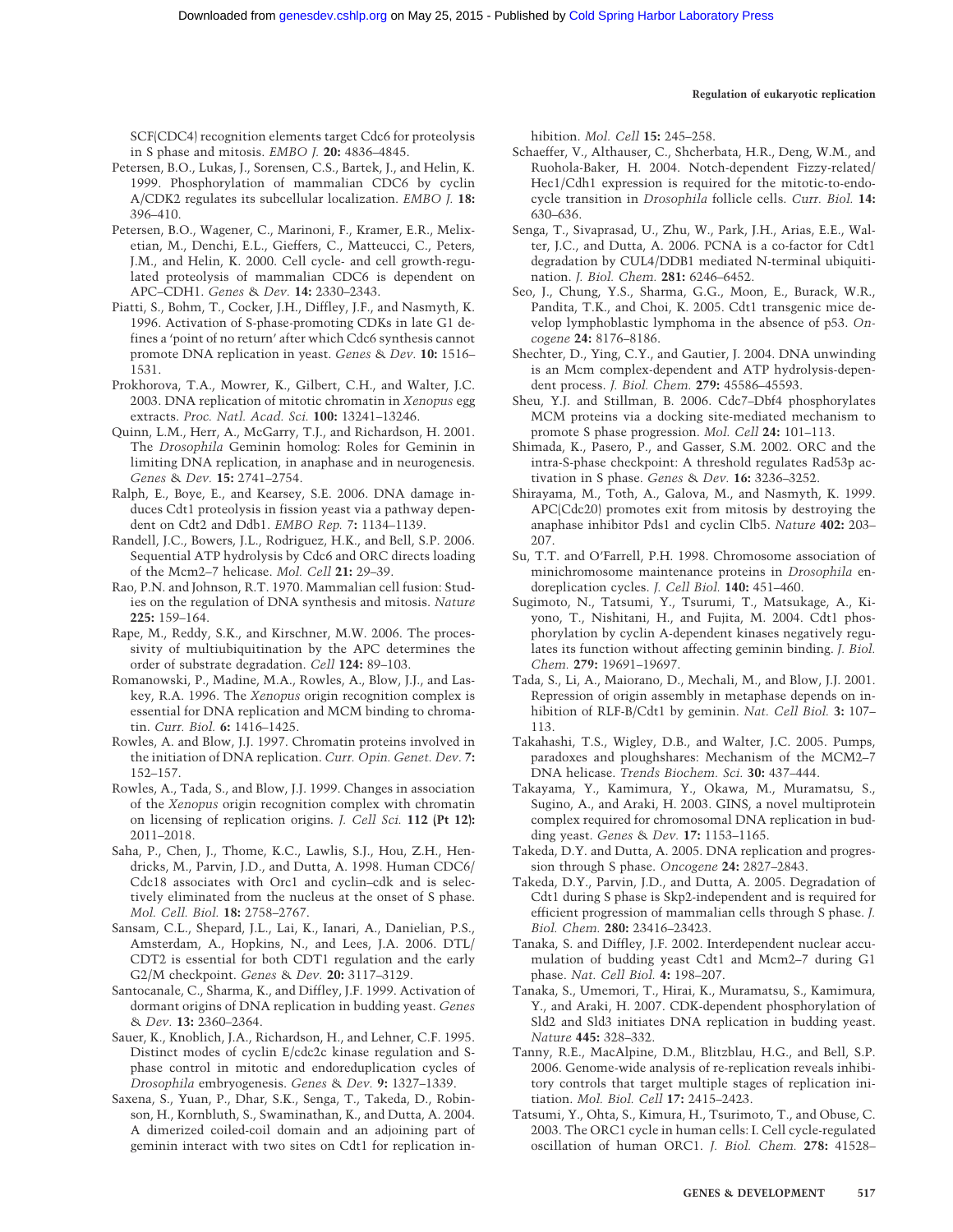41534.

- Tercero, J.A., Labib, K., and Diffley, J.F. 2000. DNA synthesis at individual replication forks requires the essential initiation factor Cdc45p. *EMBO J.* **19:** 2082–2093.
- Thomer, M., May, N.R., Aggarwal, B.D., Kwok, G., and Calvi, B.R. 2004. *Drosophila* double-parked is sufficient to induce re-replication during development and is regulated by cyclin E/CDK2. *Development* **131:** 4807–4818.
- Todorov, I.T., Attaran, A., and Kearsey, S.E. 1995. BM28, a human member of the MCM2–3–5 family, is displaced from chromatin during DNA replication. *J. Cell Biol.* **129:** 1433– 1445.
- Tsuji, T., Ficarro, S.B., and Jiang, W. 2006. Essential role of phosphorylation of MCM2 by Cdc7/Dbf4 in the initiation of DNA replication in mammalian cells. *Mol. Biol. Cell* **17:** 4459–4472.
- Vas, A., Mok, W., and Leatherwood, J. 2001. Control of DNA rereplication via Cdc2 phosphorylation sites in the origin recognition complex. *Mol. Cell. Biol.* **21:** 5767–5777.
- Vaziri, C., Saxena, S., Jeon, Y., Lee, C., Murata, K., Machida, Y., Wagle, N., Hwang, D.S., and Dutta, A. 2003. A p53-dependent checkpoint pathway prevents rereplication. *Mol. Cell* **11:** 997–1008.
- Walter, J.C. and Araki, H. 2006. *Activation of pre-replication complexes*. Cold Spring Harbor Laboratory Press, Cold Spring Harbor, NY.
- Weinberg, D.H., Collins, K.L., Simancek, P., Russo, A., Wold, M.S., Virshup, D.M., and Kelly, T.J. 1990. Reconstitution of simian virus 40 DNA replication with purified proteins. *Proc. Natl. Acad. Sci.* **87:** 8692–8696.
- Weiss, A., Herzig, A., Jacobs, H., and Lehner, C.F. 1998. Continuous Cyclin E expression inhibits progression through endoreduplication cycles in *Drosophila*. *Curr. Biol.* **8:** 239–242.
- Whittaker, A.J., Royzman, I., and Orr-Weaver, T.L. 2000. *Drosophila* Double parked: A conserved, essential replication protein that colocalizes with the origin recognition complex and links DNA replication with mitosis and the down-regulation of S phase transcripts. *Genes* & *Dev.* **14:** 1765–1776.
- Wilmes, G.M., Archambault, V., Austin, R.J., Jacobson, M.D., Bell, S.P., and Cross, F.R. 2004. Interaction of the S-phase cyclin Clb5 with an "RXL" docking sequence in the initiator protein Orc6 provides an origin-localized replication control switch. *Genes* & *Dev.* **18:** 981–991.
- Wohlschlegel, J.A., Dwyer, B.T., Dhar, S.K., Cvetic, C., Walter, J.C., and Dutta, A. 2000. Inhibition of eukaryotic DNA replication by geminin binding to cdt1. *Science* **290:** 2309–2312.
- Woodward, A.M., Gohler, T., Luciani, M.G., Oehlmann, M., Ge, X., Gartner, A., Jackson, D.A., and Blow, J.J. 2006. Excess Mcm2–7 license dormant origins of replication that can be used under conditions of replicative stress. *J. Cell Biol.* **173:** 673–683.
- Wuarin, J., Buck, V., Nurse, P., and Millar, J.B. 2002. Stable association of mitotic cyclin B/Cdc2 to replication origins prevents endoreduplication. *Cell* **111:** 419–431.
- Xouri, G., Lygerou, Z., Nishitani, H., Pachnis, V., Nurse, P., and Taraviras, S. 2004. Cdt1 and geminin are down-regulated upon cell cycle exit and are over-expressed in cancer-derived cell lines. *Eur. J. Biochem.* **271:** 3368–3378.
- Yanagi, K., Mizuno, T., You, Z., and Hanaoka, F. 2002. Mouse geminin inhibits not only Cdt1–MCM6 interactions but also a novel intrinsic Cdt1 DNA binding activity. *J. Biol. Chem.* **277:** 40871–40880.
- Yanagi, K., Mizuno, T., Tsuyama, T., Tada, S., Iida, Y., Sugimoto, A., Eki, T., Enomoto, T., and Hanaoka, F. 2005. *Caenorhabditis elegans* geminin homologue participates in cell cycle regulation and germ line development. *J. Biol. Chem.*

**280:** 19689–19694.

- Yanow, S.K., Lygerou, Z., and Nurse, P. 2001. Expression of Cdc18/Cdc6 and Cdt1 during G2 phase induces initiation of DNA replication. *EMBO J.* **20:** 4648–4656.
- Ying, C.Y. and Gautier, J. 2005. The ATPase activity of MCM2–7 is dispensable for pre-RC assembly but is required for DNA unwinding. *EMBO J.* **24:** 4334–4344.
- Yoshida, K., Takisawa, H., and Kubota, Y. 2005. Intrinsic nuclear import activity of geminin is essential to prevent re-initiation of DNA replication in *Xenopus* eggs. *Genes Cells* **10:** 63–73.
- Zegerman, P. and Diffley, J.F. 2007. Phosphorylation of Sld2 and Sld3 by cyclin-dependent kinases promotes DNA replication in budding yeast. *Nature* **445:** 281–285.
- Zhong, W., Feng, H., Santiago, F.E., and Kipreos, E.T. 2003. CUL-4 ubiquitin ligase maintains genome stability by restraining DNA-replication licensing. *Nature* **423:** 885–889.
- Zhu, W. and Dutta, A. 2006. An ATR- and BRCA1-mediated fanconi anemia pathway is required for activating the G2/M checkpoint and DNA damage repair upon rereplication. *Mol. Cell. Biol.* **26:** 4601–4611.
- Zhu, W., Chen, Y., and Dutta, A. 2004. Rereplication by depletion of geminin is seen regardless of p53 status and activates a G2/M checkpoint. *Mol. Cell. Biol.* **24:** 7140–7150.
- Zybina, E.V. and Zybina, T.G. 1996. Polytene chromosomes in mammalian cells. *Int. Rev. Cytol.* **165:** 53–119.